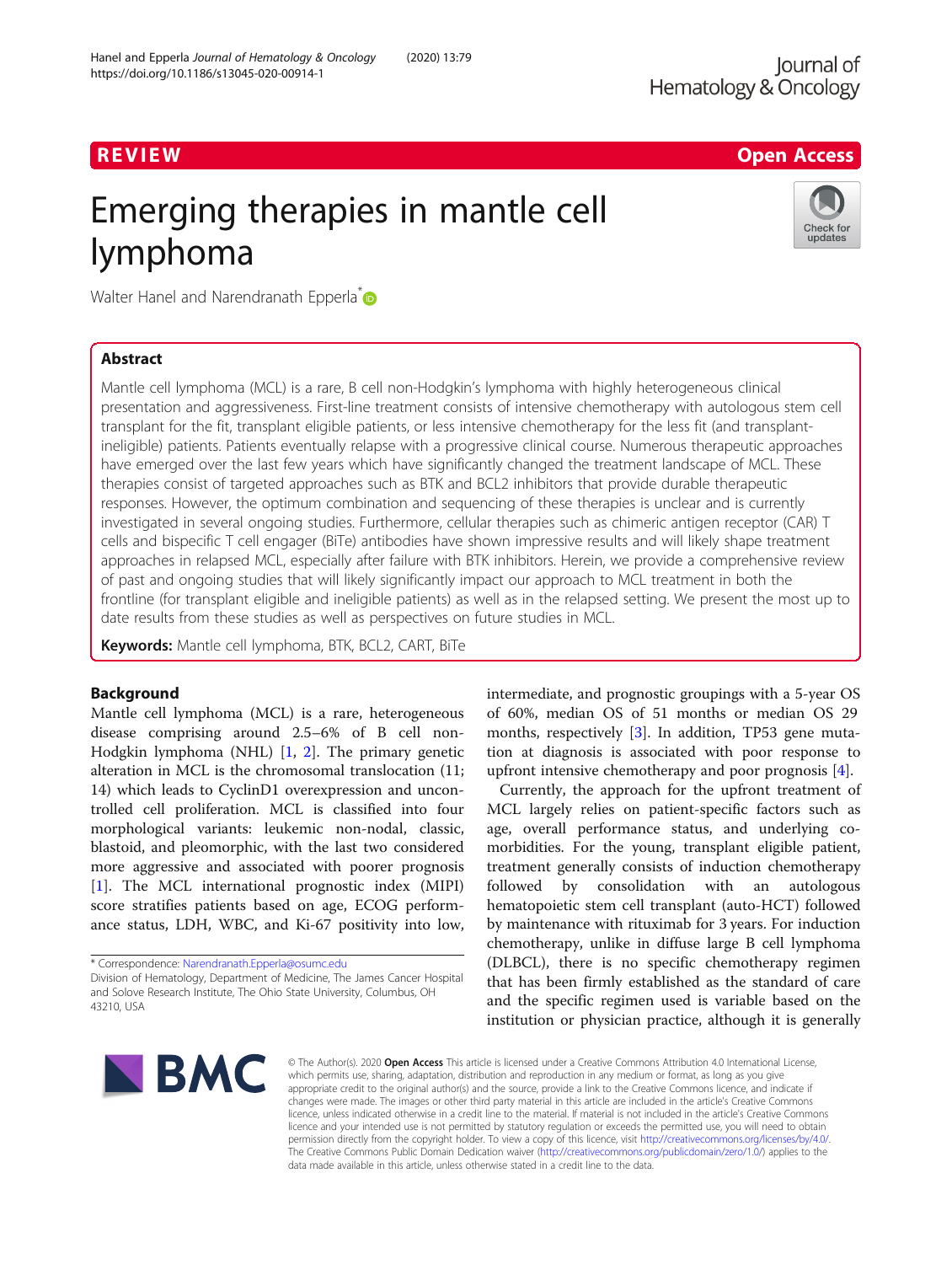accepted that the regimen should contain cytarabine. Common regimens include rituximab/dexamethasone/ cytarabine/cisplatin (R-DHAP), alternating with rituximab/cyclophosphamide/doxorubicin/vincristine/prednisone (R-CHOP) (R-CHOP/R-DHAP), or rituximab/ hyperfractionated cyclophosphamide/vincristine/doxorubicin/dexamethasone alternating with high-dose methotrexate and cytarabine (R-hyperCVAD). For patients unfit for intensive chemotherapy, less toxic chemotherapy treatments are given, such as bendamustine/rituximab (BR) or R-CHOP with or without maintenance rituximab. At disease progression/relapse, targeted agents such as ibrutinib, lenalidomide, bortezomib, or venetoclax are used in succession as monotherapies. Allogeneic HCT (allo-HCT) can provide durable remission in select patients.

The goal of this review is to provide a broad overview of approaches and clinical trials that are currently ongoing in MCL that may lead to novel therapies, some of which may result in significant shifts in the treatment paradigms. Although we will briefly discuss important studies leading to currently approved therapies for MCL, we will reserve much of our focus to ongoing studies in MCL. We will initially begin by reviewing the use of targeted agents including small molecule inhibitors and antibodies in the relapsed/refractory setting and current trials using combinations of these therapies. We will review the exciting new role of cellular therapies in MCL, including chimeric antigen receptor T (CART) cells and bispecific T cell engager (BiTe) antibodies. We will then discuss how targeted therapies currently used in the relapsed setting are being moved to upfront therapy to challenge the paradigm of chemoimmunotherapy as sole therapy in this setting. We will finally discuss how riskadapted approaches may soon become incorporated into treatment algorithms for MCL.

# Current and future approaches to relapsed/ refractory MCL

# Small molecule targeted therapies BTK inhibitors

Bruton's tyrosine kinase (BTK) is an intracellular kinase downstream from the B cell receptor (BCR) required for normal B cell maturation and BCR-mediated proliferation and survival [[5\]](#page-14-0). BTK signals downstream to activate the ERK, PI3K, NF-kappaB, and NFAT signaling pathways via tyrosine phosphorylation of PLC-gamma2. Many cases of MCL have constitutively active BCR signaling and inhibition of BTK by genetic knockdown results in apoptosis, thus confirming BTK as an important therapeutic target in MCL [\[6\]](#page-14-0). Aside from direct cytotoxic effects, inhibition of BTK by ibrutinib may have immune-modulatory effects by increasing peripheral CD4 and CD8 T cells [\[7](#page-14-0)]. Currently, several BTK inhibitors have been either FDA approved or are in further development for the treatment of MCL (Table [1](#page-2-0)).

Ibrutinib, a first in class BTK inhibitor, binds covalently to cysteine 481 within the ATP binding domain of BTK resulting in irreversible kinase inhibition. In addition to BTK inhibition, ibrutinib also inhibits interleukin-2 inducible T cell kinase (ITK), tyrosineprotein kinase (TEC), and the epidermal growth factor receptor kinase (EGFR). In the pivotal phase 2 study of relapsed/refractory MCL patients ( $n = 111$ ), ibrutinib demonstrated an overall response rate (ORR) of 67% with a complete response (CR) rate of 23% leading to its FDA approval after at least one prior line of therapy  $[8]$  $[8]$ . The median time to response (TTR) in the study was 1.9 months, and duration of response (DOR) was17.5 months. Most common side effects were diarrhea (54%), fatigue (50%), nausea (33%), and dyspnea (32%). Fifty percent of patients experienced a bleeding event (grade  $\geq$  3, 5%), and 6% experienced atrial fibrillation (grade  $\geq$ 3, 5%). The efficacy of ibrutinib in relapsed MCL was further confirmed in phase III MCL3001 trial in which patients were randomized to either ibrutinib or temsirolimus ( $n = 238$  total) [[10](#page-15-0)]. The median PFS was significantly better for patients who received ibrutinib (14.6 months) compared to those who received temsirolimus (6.2 months) ( $p < 0.0001$ ). A pooled analysis of three separate ibrutinib trials ( $n = 370$ ) shown an ORR of 66% (CR rate, 20%), with a median PFS and OS of 12.3 months and 25 months, respectively [\[18\]](#page-15-0). When this analysis was restricted to the subgroup of patients receiving ibrutinib as the second line, the survival outcomes were considerably better (median PFS as 28 months and OS was not reached).

Acalabrutinib is a second-generation BTK inhibitor that also binds covalently to cysteine 481 but with low activity towards ITK, TEC, and EGFR [[19\]](#page-15-0). Acalabrutinib demonstrated an ORR of 81% (CR rate of 43%) in a phase II study (ACE-LY-2004,  $n = 124$ ) of relapsed/refractory MCL leading to its FDA approval  $[11]$  $[11]$  $[11]$ . At a median follow-up time of 26 months, the median PFS and OS were 20 months and not reached, respectively [[11](#page-15-0), [12\]](#page-15-0). The most common side effects included headache (34%), infection (41%), diarrhea (25%), and bleeding (25%). There were only 4% of grade  $\geq$  3 bleeding events and no events of atrial fibrillation.

Zanubrutinib is another irreversible BTK inhibitor with a similar mechanism of covalent cysteine 481 binding but very low activity towards ITK, TEC, and EGFR [[20\]](#page-15-0). It was recently granted accelerated approval for the treatment of relapsed/refractory MCL based on two phase II studies [\[15](#page-15-0), [21\]](#page-15-0). Zanubrutinib was found to have an ORR of 84% in each of these studies, but the CR rate was different, with 59% in the BGB-3111-206 study and 22% in the BGB-3111-AU-003 study. The discrepancy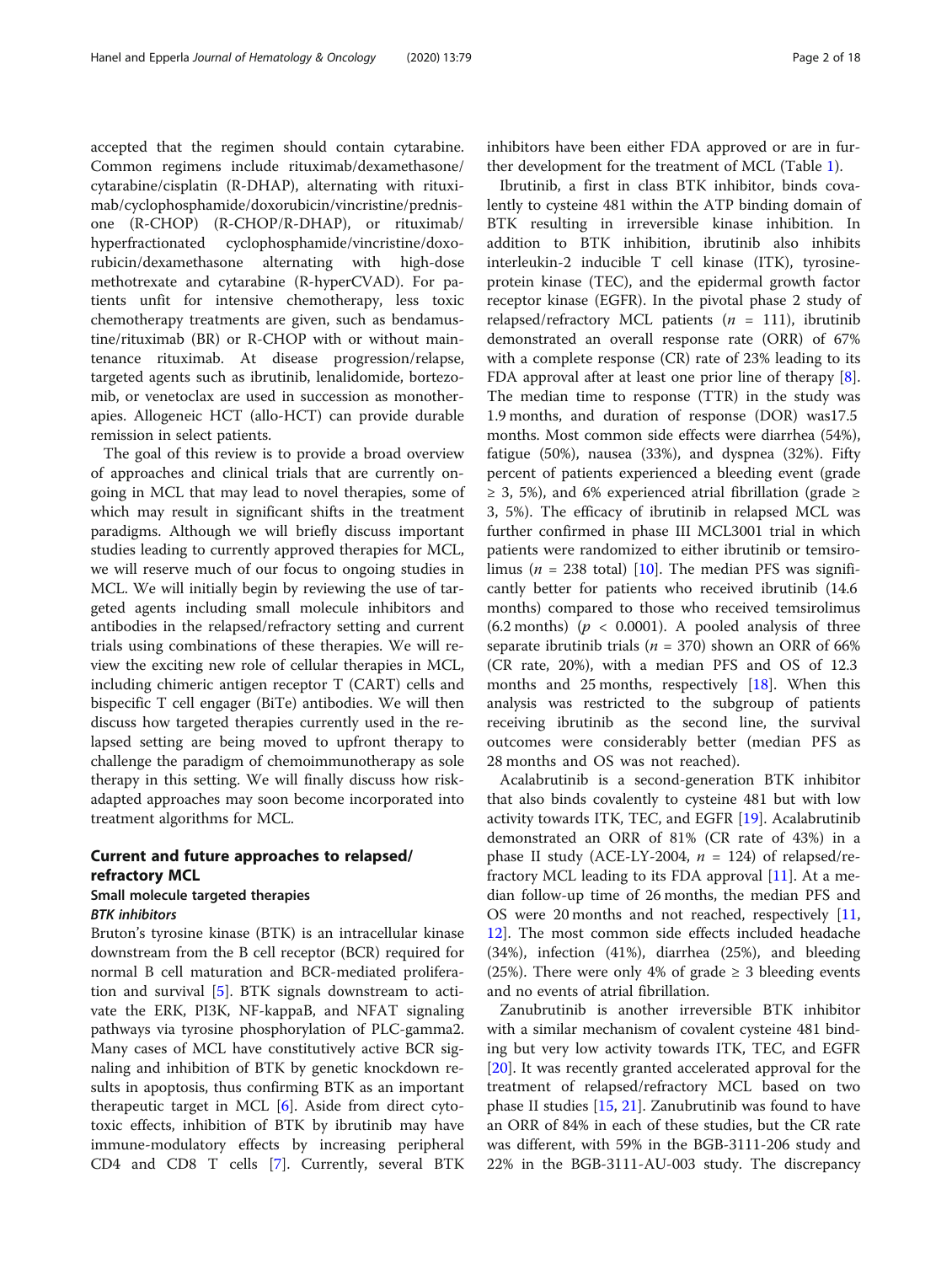| <b>BTKi</b>   | NCT#/<br>publication       | Phase          | Sample size<br>[median f/up <sup>*</sup> ] | Median lines of prior<br>therapy | ORR%<br>ICR%      | Median PFS<br>(months) | % bleeding events<br>[grade $\geq$ 3] | % A.fib<br>$[grade \geq 3]$ |
|---------------|----------------------------|----------------|--------------------------------------------|----------------------------------|-------------------|------------------------|---------------------------------------|-----------------------------|
| Ibrutinib     | NCT01236391<br>[8, 9]      | Ш              | 111 [26.7]                                 | 3                                | 67 [23]           | 13                     | 59 [5]                                | 6 [5]                       |
| Ibrutinib     | NCT01646021<br>$[10]$      | $\mathbb{H}$   | $139a$ [20]                                | $\overline{2}$                   | 72 [19]           | 14.6                   | 10[8]                                 | 4[4]                        |
| Acalabrutinib | NCT02213926<br>$[11 - 13]$ | $\mathbb{I}$   | 124 [15.2]                                 | $\overline{2}$                   | 81 [40]           | 20                     | 33 [2]                                | 0[0]                        |
| Zanubrutinib  | NCT02343120<br>$[14]$      | I <sub>b</sub> | $43^b$ [10.3]                              |                                  | $90^{\circ}$ [20] | 18                     | 30.2 [7]                              | 4.7 [NP]                    |
| Zanubrutinib  | NCT03206970<br>$[15]$      | $\mathbb{I}$   | 86 [9]                                     | $\overline{2}$                   | 84 [59]           | <b>NR</b>              | $4.7$ [1.2]                           | 0[0]                        |
| LOXO-305      | NCT03740529<br>$[16]$      |                | 8 [NP]                                     | 3                                | 37.5 [0]          | <b>NP</b>              | 11[0]                                 | 0[0]                        |
| ARQ-531       | NCT03162536<br>$[17]$      |                | $1$ [NP]                                   | <b>NP</b>                        | <b>NP</b>         | <b>NP</b>              | <b>NP</b>                             | NP                          |

<span id="page-2-0"></span>Table 1 BTK inhibitors in the treatment of relapsed/refractory MCL

If more than one B cell malignancy was enrolled, responses are for the MCL patients in the trial. Adverse events were for all patients in the trial

Abbreviations: NR not reached, NP not presented, Btki Bruton's tyrosine kinase inhibitor, ORR overall response rate, CR complete response, PFS progression-free survival, A.fib atrial fibrillation

<sup>a</sup>Number enrolled in BTKi arm only

<sup>b</sup>38 relapsed/refractory MCL, 5 patients were treatment naïve MCL

<sup>c</sup>Relapsed/refractory MCL 88.9 [22.2], treatment naïve MCL, 100 [0]

\*Median f/up in months

may be due to the higher rate of patients with low-risk disease in the BGB-3111-206 study (58% versus 28%) but more importantly due to the differences in response assessment (PET in the BGB-3111-206 versus CT in the BGB-3111-AU-003 study). A pooled analysis of the safety data from 424 patients treated with zanubrutinib showed the most common side effects to be upper respiratory tract infections (23.8%), contusion (17.5%), and diarrhea (14.2%) [[22](#page-15-0)]. Major hemorrhage and atrial fibrillation were seen in 2.1% and 1.9%, respectively, rates lower than that seen with ibrutinib but comparable to acalabrutinib, consistent with their respective kinome profiles.

Although the response rates with single-agent BTK inhibitors are relatively high, approximately one third of patients display primary resistance to BTK inhibitors, and nearly all patients eventually progress (secondary resistance). The outcomes of patients who progress following BTK inhibitors are relatively poor with an ORR ranging between 25 and 42% and median OS between 6 and 10 months with salvage therapies [[23](#page-15-0)–[25](#page-15-0)]. There was no specific advantage of either bendamustine, cytarabine, or lenalidomide when given after progression on ibrutinib [[23](#page-15-0)–[25](#page-15-0)]. Mutational profiling was performed on 15 ibrutinib resistant patients demonstrating a mutation in BTK in only 2 patients (C481S and C481R) and no mutation in PLCG2, thus showing a distinct genetic mechanism of progression compared to the ibrutinib resistant chronic lymphocytic leukemia (CLL) patients [[25\]](#page-15-0). In contrast, p53 mutations were found in 75% of patients while NSD2, a chromatin modifier gene, was

mutated in 75% of cases that underwent blastoid transformation, suggesting their significance in ibrutinib resistance. The biology of ibrutinib resistance is currently an active area of investigation, and a full discussion is outside the scope of this review.

Novel BTK inhibitors are currently in clinical development that may have a significant role in the treatment of ibrutinib-resistant disease. LOXO-305 is a highly selective BTK inhibitor, which non-covalently binds to BTK unlike ibrutinib, acalabrutinib, and zanubrutinib that all act by covalent binding. This property gives LOXO-305 higher affinity and selectivity for BTK in addition to inhibition of the C481S mutant, although this is less relevant for MCL as it is for CLL as the C481S mutation rate is much lower in MCL as discussed previously. It is currently being evaluated in a phase 1/2 BRUIN study enrolling patients with relapsed/refractory CLL and MCL with the patients in the MCL group receiving a median of 3 prior lines of therapy at the time of enrollment [\[26\]](#page-15-0). Preliminary results showed three responses in 8 patients with MCL, with two of these responders having prior progression on BTK inhibitor therapy, neither of which had a C481S mutation. The most common treatment-emergent adverse events (TEAEs) were fatigue (25%), diarrhea (18%), anemia (14%), and rash (14%). Only 11% of patients had a contusion, with no events of serious bleeding or atrial fibrillation.

ARQ-531 is a reversible multi-kinase inhibitor of not only BTK but Src, Syk, and Fyn, the last two of which have been previously shown to be relevant targets in MCL [\[27,](#page-15-0) [28\]](#page-15-0). Multi-faceted upstream kinase inhibition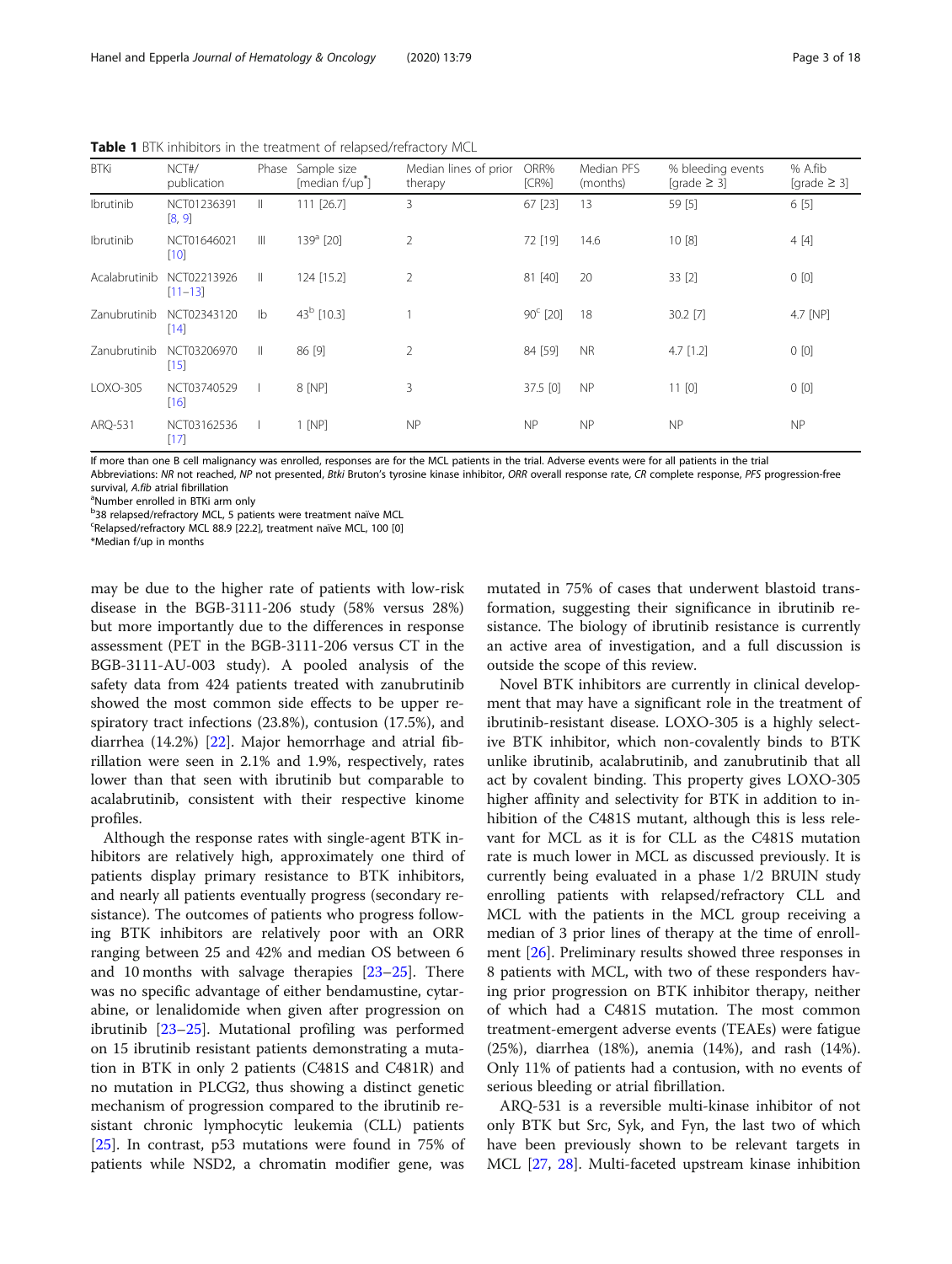in the BCR pathway may enhance efficacy over downstream inhibition of BTK alone. ARQ-531 showed better survival compared to ibrutinib in the Eμ-TCL and Eμ-TCL/c-myc transgenic mouse models of CLL and Richter's transformation, respectively [[27\]](#page-15-0). Furthermore, ARQ-531 was able to inhibit the activation of the C481S BTK mutant as well as PLCγ2 mutants in CLL cells. In a separate study, ARQ-531 was also able to deplete the levels of ERK, Myc, and MCL1 in preclinical models of AML showing an overall highly pleiotropic mechanism of action compared to other BTK inhibitors [\[29](#page-15-0)]. Thus, ARQ-531 may have activity against downstream mediators of ibrutinib-resistant MCL. However, further studies are needed specifically within ibrutinib resistant-MCL cells to provide more definitive evidence of its utility within this context.

Preliminary clinical results presented at the 2019 ASH conference show that ARQ-531 has activity in a variety of B cell malignancies that progressed on previous BTK inhibitors [[17\]](#page-15-0). Preliminary safety data during the doseescalation phase showed that the most common TEAE were nausea (10%), diarrhea (10%), and fatigue (7.5%). There were no atrial fibrillation or grade 3/4 bleeding events noted in the study. As there was only one patient with MCL in this study, its activity in MCL awaits further evaluation in larger studies with more MCL patients. A phase 1b expansion phase at 65 mg daily is currently ongoing in multiple B cell malignancies including MCL.

#### BCL2 inhibitors

The programmed cell death pathway plays an important role in MCL pathogenesis as 90% of MCL cases have been found to overexpress BCL2 [\[30](#page-15-0)]. BCL2 may protect MCL cells from apoptogenic signals that would otherwise cause programmed cell death. Venetoclax is a second-generation BH3 mimetic with higher selective inhibition of BCL2 over BCL-XL as compared to the first generation BH3 mimetic navitoclax, thus reducing the off-target effect of thrombocytopenia seen with BCL-XL inhibition while retaining strong BCL2 inhibition. Venetoclax was studied as a single agent in relapsed/refractory B cell NHL patients ( $n = 106$ ) that included 28 patients with MCL [[30\]](#page-15-0). A 3-week ramp-up dosing schedule was used which resulted in only three cases of laboratory tumor lysis syndrome (TLS) and no cases of clinical TLS. For the MCL cohort, the median PFS was 14 months (better than the other NHL subgroups) with a dose of 800 mg sufficient to achieve a durable response. Although not FDA approved for relapsed/refractory MCL, venetoclax is a valuable single-agent option and is currently undergoing investigation in combination therapies (as discussed later).

MCL1, another BCL2 family pro-survival protein, has also been found to be overexpressed in MCL although not at the same high frequency as BCL2, with one study reporting 33% of cases with increased MCL expression on IHC at a cutoff level of  $> 10\%$  [[31\]](#page-15-0). The MCL1specific inhibitor MIK665 has shown activity when studied as a single agent in MCL cell lines and patient samples and has shown significant synergism with venetoclax in several PDX models of MCL [[32](#page-15-0), [33](#page-15-0)]. MIK665 is currently being studied in phase I clinical trial of relapsed/refractory lymphoma and myeloma (NCT02992483).

#### Proteasome inhibitors

Proteasome inhibition causes MCL cell death through multiple mechanisms, including decreased NF-kappaB signaling by preventing degradation of IκB, cell cycle arrest by inhibiting p27 degradation, and reactive oxygen species generation  $[34, 35]$  $[34, 35]$  $[34, 35]$  $[34, 35]$ . Bortezomib is a reversible inhibitor of the 26S proteasome that was the first FDAapproved therapy for relapsed/refractory MCL based on the results from the landmark PINNACLE trial [\[36](#page-15-0), [37](#page-15-0)].

The second-generation irreversible proteasome inhibitor, carfilzomib induces apoptosis in MCL cell lines and primary samples through inhibition of NF-kappaB and Stat3 signaling [\[38](#page-15-0)]. Carfilzomib may have less neurotoxicity compared to bortezomib but at the risk of a higher rate of cardiotoxicity [[39](#page-15-0)]. Carfilzomib was evaluated in phase II clinical trial of relapsed/refractory MCL but suffered from poor accrual with only 4 patients evaluated for treatment response, all of which progressed by three cycles of therapy [[40\]](#page-15-0). Thus, bortezomib is the only proteasome inhibitor currently approved with proven single-agent activity in relapsed/refractory MCL. The potential of this therapeutic class likely resides in its use in combination treatments with other agents.

# Non-cellular immune therapies Lenalidomide

Lenalidomide is a second-generation immunomodulatory agent with superior anti-tumor properties and better side effect profile compared to its analog, thalidomide, and thus has nearly supplanted it in cancer treatment. Lenalidomide showed significant activity in pre-clinical models of MCL through pleiotropic effects including direct cytotoxicity to malignant cells, enhancement of dendritic, NK and T cell activation, inhibition of survival signals provided by stromal support, and suppression of angiogenesis [\[41](#page-15-0)–[43\]](#page-15-0). Of note, recent data suggests that angiogenesis is a significant prognostic factor in primary MCL, and SOX11 is an important driver of the angiogenic program, thus providing further importance to this well-established activity of lenalidomide in MCL [\[44\]](#page-15-0).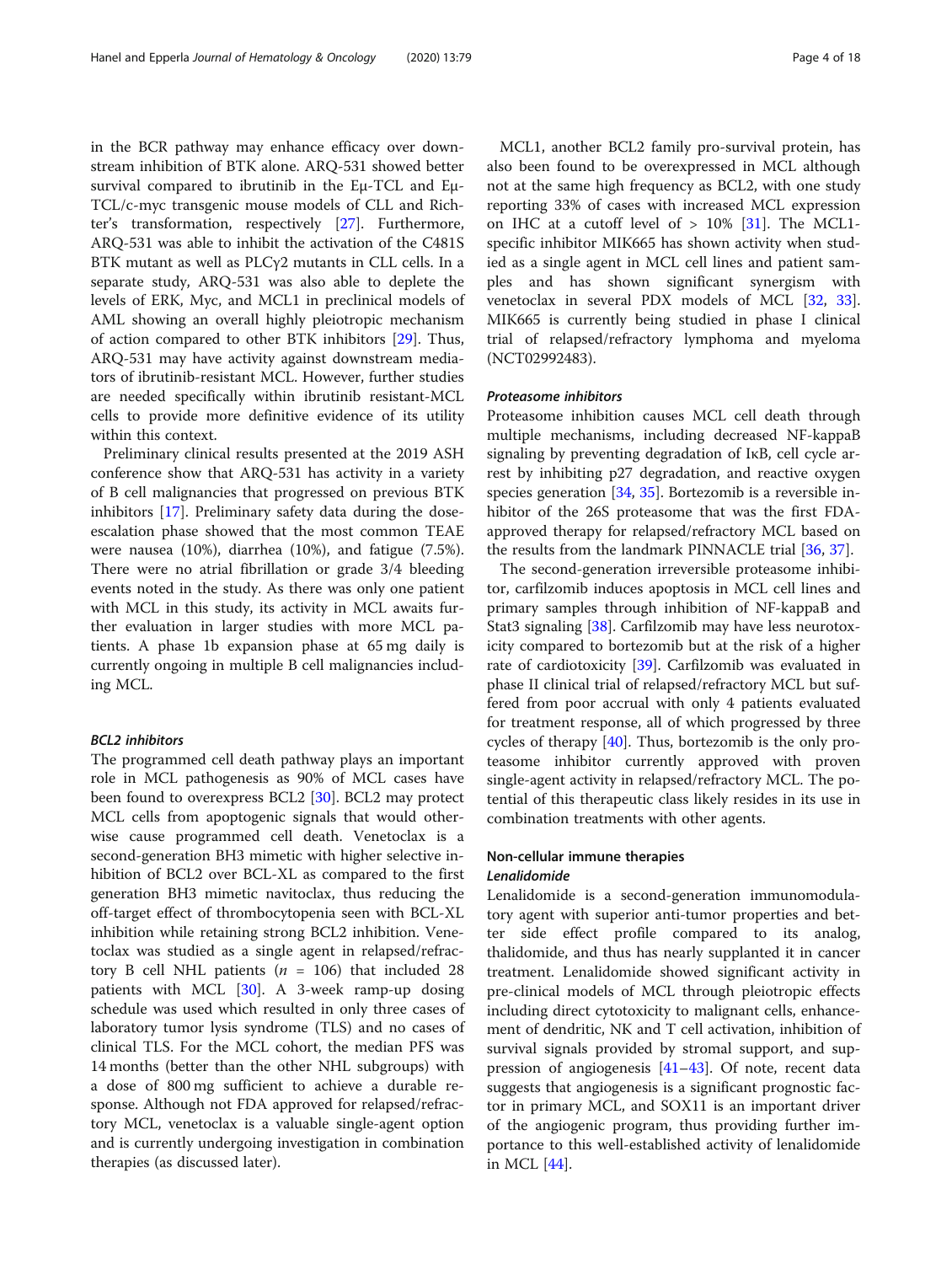Lenalidomide was studied as a single agent in relapsed/refractory NHL in the NHL-002, NHL-003, MCL-001 (EMERGE), and MCL-002 (SPRINT) trials and demonstrated modest single-agent activity in relapsed/refractory MCL in the pre-ibrutinib era [[45](#page-15-0)–[49](#page-16-0)]. The results of these trials have been extensively reviewed previously [\[50](#page-16-0)].

#### Monoclonal antibodies

Antibody engineering has been perhaps one of the greatest achievements in cancer therapeutics over the past two decades. The introduction of rituximab brought about significant improvements in responses and OS across all B cell NHL, including MCL. Despite this initial advancement, there has been limited progress even after the development of many uniquely designed antibodies with distinct targets with significant preclinical potential. Several antibodies targeting other markers expressed at a high frequency in MCL including ROR1, CD37, and CD74 are currently being evaluated in MCL.

Obinutuzumab is a glycoengineered type II antibody with increased antibody-dependent cytotoxicity (ADCC) due to enhanced binding to NK cells. Obinutuzumab showed enhanced cell killing of MCL cell lines compared to rituximab [[51\]](#page-16-0). Although, it showed modest single-agent activity when studied in relapsed/refractory MCL (27%); 20% of rituximab refractory patients demonstrated response [[52\]](#page-16-0). Hence, several studies are ongoing using obinutuzumab as a combinatorial approach both in the upfront and relapsed/refractory settings as discussed elsewhere.

ROR1 is an oncoembryonic receptor tyrosine kinase and is only expressed in embryonic and malignant tissues, theoretically providing a much more specific target than the previously discussed surface proteins. It is expressed at a high level in CLL [\[53](#page-16-0), [54\]](#page-16-0) and MCL [\[55](#page-16-0)]. It is activated by the ligand Wnt5a and induces proliferation through activation of Rac1 and RhoA [[56](#page-16-0)]. Cirtuzumab (UC-961) is a humanized antibody that targets ROR1 and blocks the binding of Wnt5a and activation of ROR1. Of note, it demonstrated preclinical activity against ibrutinib-resistant MCL [\[57\]](#page-16-0). In a study of relapsed/refractory CLL ( $n = 26$ ), 17 among the 22 evaluable patients who received cirtuzumab had stable disease with a median TTNT of 262 days [\[58\]](#page-16-0). This led to the phase Ib/II CIRLL trial (NCT03088878) in which cirtuzumab will be studied in combination with ibrutinib. This trial has separate cohorts of CLL and relapsed/refractory MCL. The MCL expansion cohort is currently underway, and preliminary results are eagerly awaited.

CD37 is expressed on normal and malignant B cells. Otlertuzumab is a humanized anti-CD37 antibody, which acts by triggering direct apoptosis by upregulating the pro-apoptotic BCL2 family member, Bim, in target

cells. It was studied in a phase I study of patients with relapsed/refractory follicular lymphoma (FL), MCL, and Waldenstrom's macroglobulinemia [[59\]](#page-16-0). A total of 16 patients were treated, 4 with MCL. Unfortunately, no activity was seen in MCL patients. However, as otlertuzumab was generally well tolerated, rationale combination studies may be feasible to improve on these results. It may be possible that the extent of Bim upregulation was not able to overcome the high rate of BCL2 overexpression seen in MCL and combining otlertuzumab with a BH3 mimetic, such as venetoclax, may offer much better responses. Antibody-drug conjugates (ADC) targeting CD37 is discussed below.

The anti-CD74 antibody milatuzumab showed a promising preclinical activity in MCL, especially when the surface expression of CD74 is enhanced by blocking receptor recycling [[60](#page-16-0)]. In a phase I study where milatuzumab was given as monotherapy in relapsed/refractory NHL (one case of MCL) and CLL, 23 patients were enrolled, and 8 patients had stable disease with no CR or partial responses (PR)  $[61]$  $[61]$ . With the high rate of receptor endocytosis, CD74 may be a more attractive target for cytotoxic drug delivery. However, no further trials with milatuzumab or drug conjugated derivatives of milatuzumab are planned at present.

#### Antibody-drug conjugates

ADCs allow targeted delivery of a potent cytotoxic molecule which cannot be otherwise delivered by itself due to toxicity on off-target cells, thus resulting in a much better therapeutic window. Several ADCs have been developed with significant activity in B cell NHL but are still awaiting further studies in MCL.

CD79B is a receptor important in B cell development that is expressed in several subtypes of B cell NHL, including MCL. Polatuzumab vedotin is an anti-CD79B antibody conjugated to the mitotic poison monomethyl auristatin E (MMAE) that works by delivering auristatin E into cells after cleavage of the antibody occurs after endocytosis of the polatuzumab/CD79B complex [[62](#page-16-0)]. It was recently approved in DLBCL in combination with BR [\[63\]](#page-16-0). Currently, polatuzumab is being studied in several trials both in frontline and relapsed settings as a combinatorial approach (with chemotherapy or other novel agents) in DLBCL and FL. As of yet, no MCL specific trials are currently registered.

CD22 is an inhibitory component of the B cell receptor expressed early in B cell development at the pre-B cell stage as well as mature B lymphocytes but is lost upon differentiation into plasma cells. The expression of CD22 is nearly universal in MCL. Several ADCs targeting CD22 have been developed. Inotuzumab ozogamicin is a humanized IgG4 antibody targeting CD22 which is conjugated to the cytotoxic agent calicheamicin [\[64](#page-16-0)].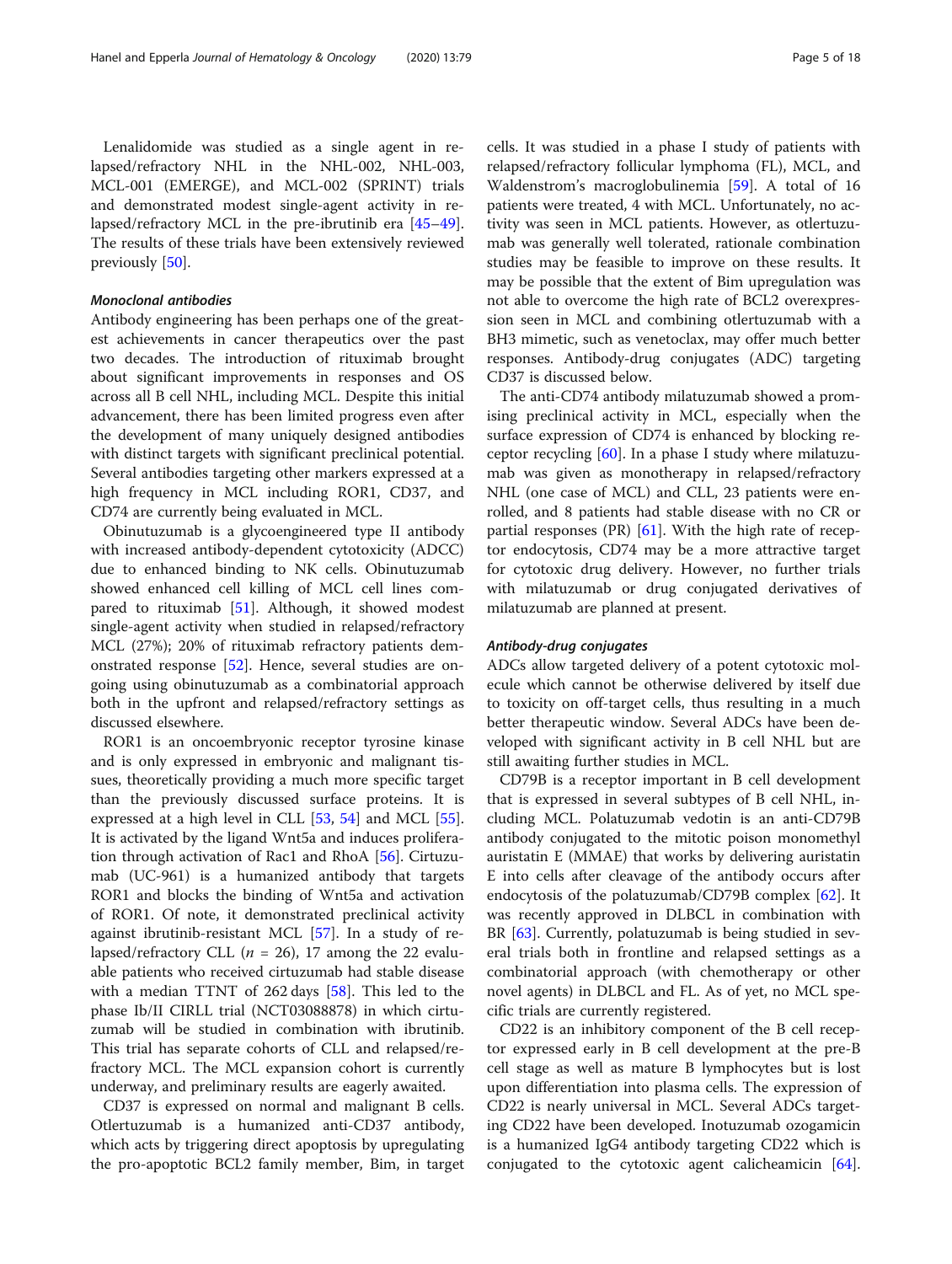When calicheamicin is internalized, it binds to DNA causing double-stranded breaks and apoptosis. Inotuzumab is FDA-approved for the treatment of B cell precursor ALL. Although early phase clinical studies in relapsed/refractory B cell NHL have shown promise, a phase III study was discontinued early due to lack of efficacy [[65](#page-16-0)]. Pinatuzumab vedotin is another anti-CD22 ADC that is conjugated to MMAE leading to microtubule inhibition upon internalization. In the phase II ROMULUS study, patients with relapsed/refractory DLBCL and FL were randomized to either rituximab plus pinatuzumab or rituximab plus polatuzumab [\[66](#page-16-0)]. Although both pinatuzumab  $+$  rituximab and polatuzumab + rituximab were associated with similar ORR (60% vs 54%) and CR (26% vs 21%), polatuzumab was associated with a better duration of response (13.4 months vs 6.2 months) and OS (20.1 months vs 16.5 months). Thus, pinatuzumab was dropped from further development in favor of polatuzumab. Trph-222 is an anti-CD22 antibody conjugated to maytansine, a microtubule targeting compound, using an optimized site-specific protein modification technology [[67\]](#page-16-0). It is currently in a phase I study in relapsed/refractory B cell lymphomas (NCT03682796).

Similar to CART cells and BiTe antibodies (discussed later), ADCs that target the ubiquitous B-lineage surface marker CD19 have been developed. Loncastuximab tesirine (ADCT-402) is a humanized anti-CD19 IgG1 conjugated to pyrrolobenzodiazepine (PDB) which is a DNA damaging agent. In a large phase I study ( $n = 88$ ) of patients with relapsed/refractory B cell NHL, ADCT-402, (at doses  $\geq$  120 ug/kg) demonstrated an ORR of 59.4% (CR rate = 40.6%) [\[68](#page-16-0)]. Of the 9 patients with MCL (all doses), an ORR was 44.4% and CR rate was 33.3%, respectively. ADCT-402 was overall tolerable with the most common TEAE  $(≥ 20%)$  being hematologic abnormalities, fatigue, edema, LFT abnormalities, fatigue, and dyspnea. These results led to three phase II clinical trials that are currently ongoing: ADCT-402 monotherapy in relapsed/refractory DLBCL (NCT03589469), ADCT-402 in combination with ibrutinib in relapsed/refractory DLBCL and MCL, and ADCT-402 in combination with durvalumab in relapsed/refractory DLBCL, MCL, and FL (NCT036855344). Two other anti-CD19 ADCs, coltaximab ravtansine and denintuzumab, were investigated but were not pursued further either due to limited efficacy or safety concerns [[69](#page-16-0)–[71](#page-16-0)].

Naratuximab emtansine (IMGN529) is an ADC linked to the maytansinoid DM1 which targets CD37 [\[72](#page-16-0)]. An initial phase I study shown a tolerable safety profile in relapsed/refractory B cell NHL [\[73](#page-16-0)]. It is currently being evaluated in a phase II trial in patients with relapsed/refractory B cell NHL in combination with rituximab (NCT02564744). Another anti-CD37 ADC, AGS67E, is also in clinical development. AGS67E is a human IgG2 antibody conjugated to MMAE. In a phase I trial of 50 patients with B and T cell NHL (only 2 patients with MCL), it demonstrated an ORR of 22% (CR rate = 11%) [[74\]](#page-16-0). Expansion cohorts of DLBCL and cutaneous T cell lymphoma are ongoing.

The BTK inhibitors are now used extensively as a first-line treatment of relapsed/refractory MCL and the biology of BTK resistant MCL is quite different from BTK sensitive MCL, it is unclear if the response rates found in the earlier trials of bortezomib, lenalidomide, and the various antibody therapies can be extrapolated to the BTK resistant patients. Overall, it is highly unlikely that single-agent therapy (aside from cellular therapies, discussed later) will provide durable responses in this population and combination strategies will be needed to provide more meaningful responses.

#### Combination therapy

#### Combinations of individually active agents

Several past and ongoing single-arm studies are evaluating if the combination of therapies already known to have single-agent activity in MCL discussed above can prolong the PFS benefit of either agent alone (Table [2](#page-6-0)). While we may not be able to review every one of these trials, we will review those that have either excellent preclinical rationale or promising preliminary results. It is important to interpret these studies very carefully, especially when based on PFS alone, as it is difficult to conclude that combination therapy is more effective than their sequential use without a randomized comparison of these two approaches. This may be of less importance in BTK inhibitor combination studies given the overall lack of durable responses with therapies used after BTK resistance as discussed previously. Nonetheless, these studies will provide preliminary evidence for larger, welldesigned randomized clinical trials to confirm that combinations of active agents should become the standard in place of single-agent use.

The combination of ibrutinib and venetoclax has shown synergism in preclinical models of MCL with enhanced levels of dephosphorylation of substrates within the BTK pathway as well as a reduction in levels of antiapoptotic BCL2 family members  $[83]$  $[83]$ . A phase II study (AIM study) was conducted to evaluate this combination in relapsed/refractory MCL [\[76\]](#page-16-0). This study ( $n = 24$ ) had an initial ibrutinib lead-in phase for one cycle followed by venetoclax ramp-up to 400 mg. The CR rate was 42% and 62% ( $n = 23$  with relapsed/refractory MCL) based on CT and PET, respectively. Results of minimal residual disease (MRD) assessment showed a negativity frequency of 67% of the bone marrow by flow cytometry and 38% in the blood by PCR [\[76](#page-16-0)]. An amendment to the study allowed people to discontinue therapy if they achieved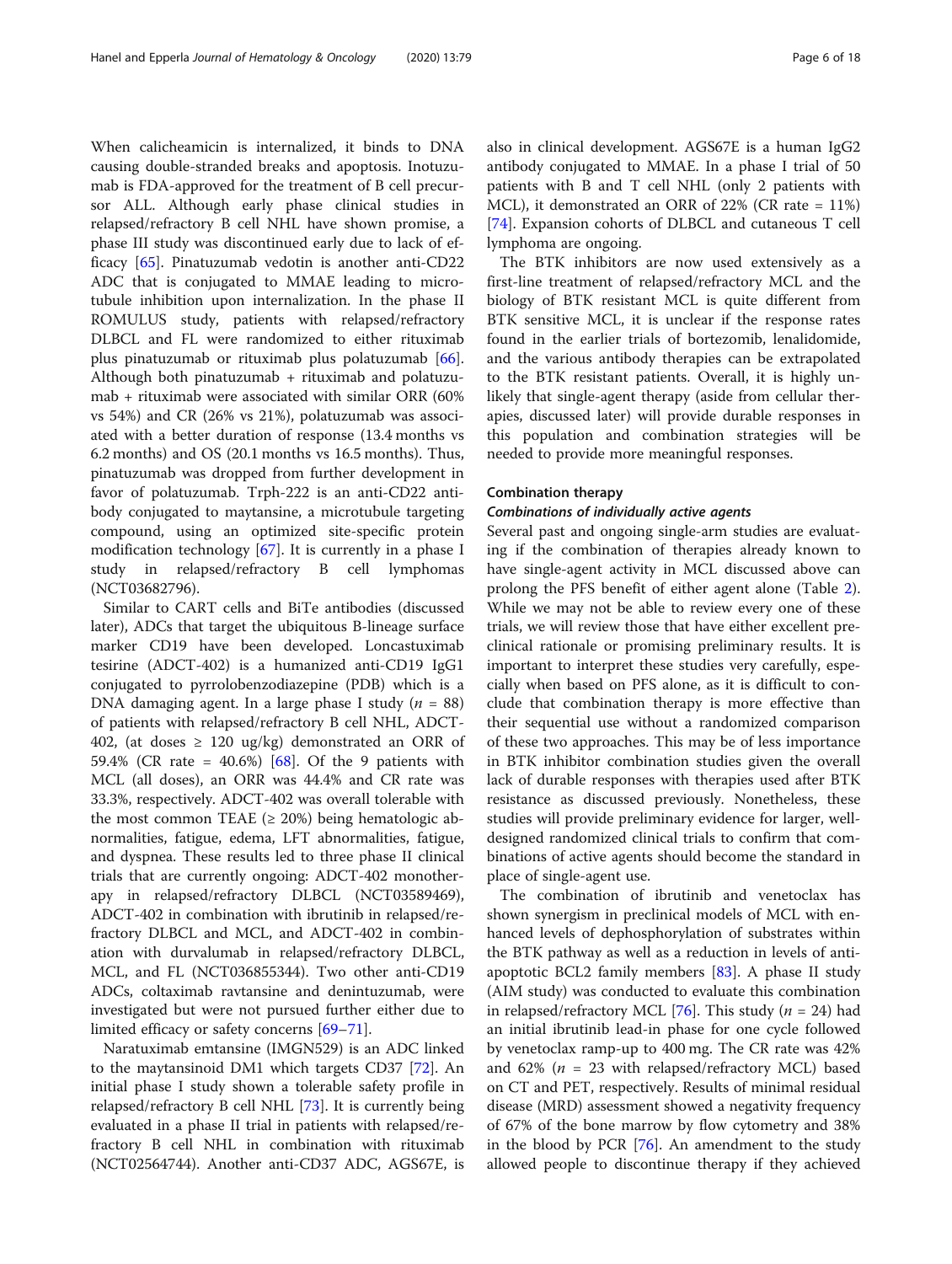<span id="page-6-0"></span>Table 2 Investigative combination treatments for relapsed/refractory MCL

| Combination therapy                      | NCT#/<br>publication    | Phase | Sample size<br>[median f/u <sup>*</sup> ] | Median lines of<br>prior therapy | ORR%<br>$[CR\%]$ | Median PFS<br>(months) | Grade $\geq$ 3 (%) <sup>a</sup>                                                                                       |
|------------------------------------------|-------------------------|-------|-------------------------------------------|----------------------------------|------------------|------------------------|-----------------------------------------------------------------------------------------------------------------------|
| Ibrutinib/rituximab                      | NCT01880567<br>[75]     | Ш     | 50 [16.5]                                 | 3                                | 88 [44]          | <b>NR</b>              | A.fib (12), renal and urinary disorder (6)                                                                            |
| Ibrutinib/venetoclax                     | NCT02471391<br>[76, 77] | Ш     | 23 [37.5]                                 | 2                                | 71 [62]          | 29                     | Diarrhea (12), soft tissue infection (8), lower respiratory tract<br>infection (8) TLS (8), a.fib (8)                 |
| Ibrutinib/venetoclax                     | NCT03112174             | Ш     | ongoing                                   |                                  |                  |                        |                                                                                                                       |
| Obinutuzumab/<br>ibrutinib               | NCT02558816<br>[78]     |       | $9$ [23.5]                                |                                  | 87 [87]          | <b>NR</b>              | none                                                                                                                  |
| Obinutuzumab/<br>ibrutinib/ venetoclax   | NCT02558816<br>[78]     |       | 12[6.5]                                   | 2                                | 66.6<br>$[25]$   | <b>NR</b>              | none                                                                                                                  |
| Lenalidomide/<br>rituximab               | NCT00294632<br>[79]     |       | 44 [23.1]                                 | 2                                | 57 [36]          | 11.1                   | Fatigue (14), non-neutropenic infection (7), hypercalcemia (7),<br>hyperuricemia (7)                                  |
| Lenalidomide/<br>rituximab <sup>b</sup>  | NCT00783367<br>[80]     | Ш     | 11 [39.2]                                 | 3                                | 55 [55]          | 24.4                   | Hypokalemia (10), hypophosphatemia (6)                                                                                |
| Lenalidomide/<br>obinutuzumab            | NCT01582776             | Ш     | 13 [14.5]                                 | 2                                | 46.2<br>[15.4]   | <b>NP</b>              | Infections (12.5)                                                                                                     |
| Ibrutinib/<br>lenalidomide/<br>rituximab | NCT02460276<br>[81]     | Ш     | 50 [17.8]                                 | 2                                | 76 [56]          | 16                     | Infections (26), rash (14), GI (12), vascular (10)                                                                    |
| Palbociclib/ibrutinib                    | NCT02159755<br>[82]     |       | 27 [25.6]                                 |                                  | 67 [37]          | <b>NP</b>              | Hypertension (15), febrile neutropenia (15), lung infection (11),<br>URI (7), fatique (7), transaminitis (7) rash (7) |
| Palbociclib/ibrutinib                    | NCT03478514             |       | ongoing                                   |                                  |                  |                        |                                                                                                                       |

Abbreviations: NR not reached, NP not presented, ORR overall response rate, CR complete response, PFS progression-free survival, A.fib atrial fibrillation  $^{\text{a}}$ Non-hematologic grade  $\geq$  3 AE in  $>$  5% of patients

Rituximab refractory

\*Median f/up in months

MRD negativity. Updated analysis of this study was presented at the ASH 2019 conference, which showed a median PFS and OS of 29 months and 32 months, respectively, at a median follow-up of 37.5 months [[77\]](#page-16-0). Of note, the median OS was increased compared to that reported for the single-agent ibrutinib study at 22.5 months [[9\]](#page-15-0). Fifty percent of patients who harbored TP53 mutation (six of 12) responded, and among these, five had a response that extended out to a least 24 months. Of the five patients who obtained MRD negativity, four patients remained free of clinical or MRD progression while still being off therapy at the time of last follow-up (6, 13, 17, and 18 months). Thus, ibrutinib/venetoclax combination therapy may offer deeper and more durable responses to patients compared to monotherapy alone, even in the presence of TP53 mutations. Even more intriguing is the possibility of a limited course of therapy of ibrutinib/venetoclax to induce long-term durable remissions in certain patients. The phase III SYMPATICO study (NCT03112174), a randomized study of ibrutinib/ venetoclax versus ibrutinib alone, is currently ongoing. This study will establish whether ibrutinib should be given along with venetoclax or if venetoclax should be reserved until after progression while on ibrutinib.

Obinutuzumab counteracts venetoclax resistance by the reduction in NF-kappaB signaling leading to a reduction in BCL-XL levels in primary MCL cells [\[84](#page-16-0)]. This in addition to the known synergistic activity of ibrutinib and venetoclax as discussed above provides a significant

rationale for the combination of obinutuzumab/ibrutinib/venetoclax which is currently being evaluated in the ongoing OASIS study [\[85\]](#page-16-0). This non-randomized study has three separate recruitment steps: obinutuzumab with ibrutinib in relapsed/refractory MCL (step A), obinutuzumab with ibrutinib and venetoclax in relapsed/refractory MCL (step B), and obinutuzumab with ibrutinib and venetoclax in newly diagnosed MCL (step C, discussed below). For steps B and C, venetoclax was added at cycle 2 with weekly ramp-up. In the relapsed/refractory MCL, both combinations were well tolerated with DLT not reached up to 800 mg of venetoclax. In step A  $(n = 9, 2$  with blastoid MCL), 87% of patients were in CR and 67% (4 of 6) of patients were MRD negative by PCR in the blood and bone marrow after cycle 6. For step B ( $n = 12$ , 4 with blastoid MCL), four patients had progressive disease during the first two cycles. Of nine patients assessed after cycle 6, five were in CR and the MRD analysis is pending. These preliminary results established obinutuzumab/venetoclax/ibrutinib combination to be safe and these responses are promising, but larger studies will be needed to define if this combination provides better efficacy compared to the individual drugs or two-drug combinations in relapsed/refractory MCL.

As lenalidomide has potent immunomodulatory activity with the ability to activate antigen-presenting cells (APCs), there is a significant pre-clinical rationale for combinations with either rituximab or obinutuzumab to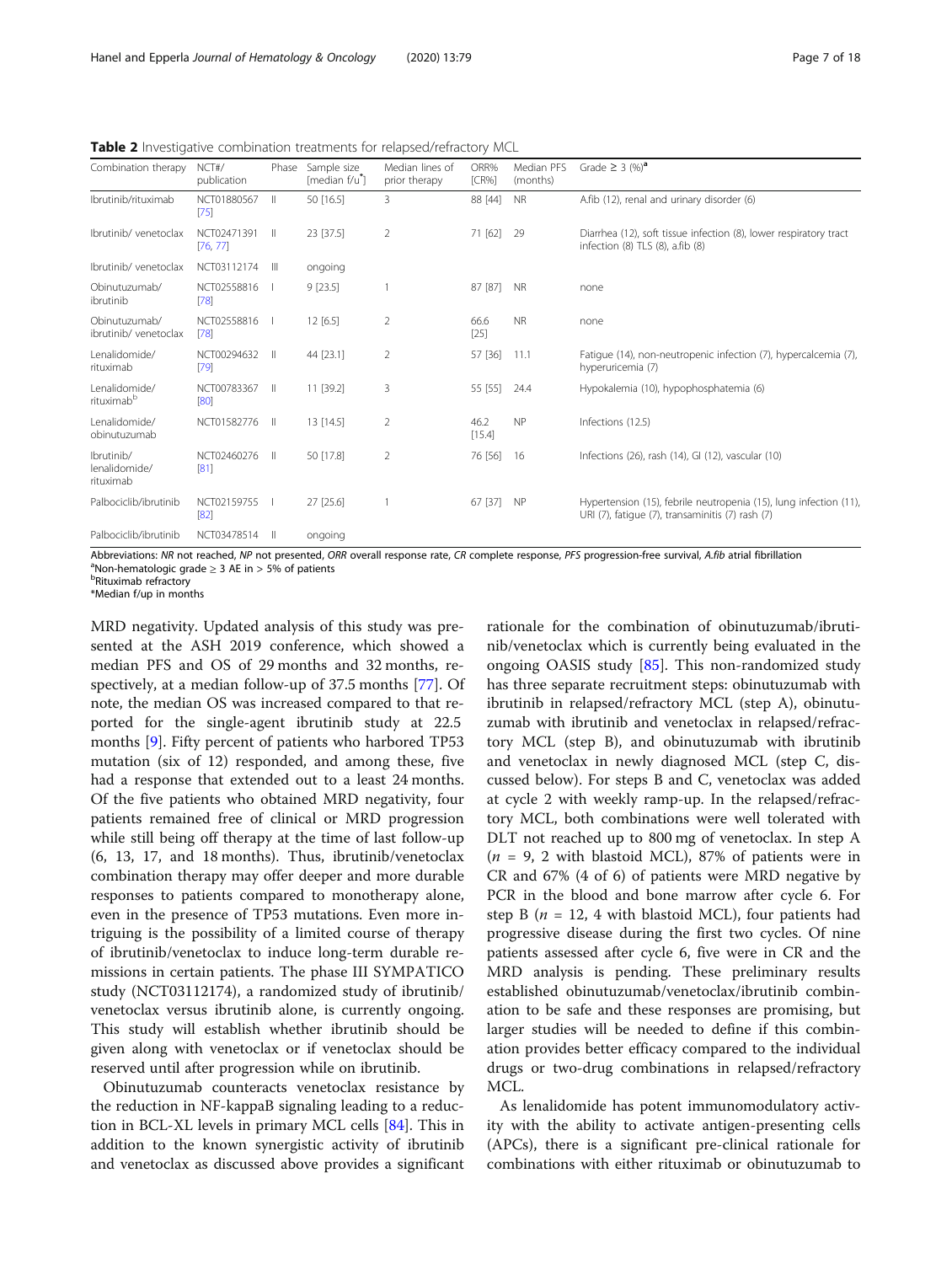enhance the ADCC induced by these antibodies. Aside from this, lenalidomide may re-sensitize rituximab resistant cells. In a phase 1/2 study of relapsed/refractory MCL patients, lenalidomide/rituximab demonstrated an ORR of 57% and a CR rate of 36%, which were higher than lenalidomide monotherapy [\[79\]](#page-16-0). In another study, lenalidomide was given initially as a lead-in therapy for 2 months followed by concurrent lenalidomide/rituximab in rituximab refractory patients. The study aimed to test whether lenalidomide could re-sensitize the disease to rituximab [\[80](#page-16-0)]. In the 11 patients with MCL, an ORR of 55% (CR rate = 36%) was seen after lenalidomide with no further responses after the addition of rituximab but with the 2 PR improving to CR to 55% [\[80](#page-16-0)]. Lenalidomide/rituximab was further combined with ibrutinib in the Nordic phase 1/2 PHILEMON study with relapsed/ refractory MCL ( $n = 50$ ) [\[81](#page-16-0)]. With a median follow-up of 17.8 months, ORR was 76% with a CR rate of 56%. The lenalidomide/obinutuzumab was studied in relapsed/refractory B cell NHL, which included 13 patients with MCL and demonstrated an ORR of 39% and a CR rate of 23%.

Although combination chemotherapy for second-line therapy is generally falling out of favor to more targeted therapies or clinical trial enrollment, there is one chemotherapy regimen worthy of mention in the relapsed/refractory setting. In a retrospective review of patients following progression on ibrutinib, R-BAC (rituximab/bendamustine/cytarabine) had an ORR of 83% (CR rate of 60%) with a median PFS and OS of 10.1 months and 12.5 months, respectively [[86](#page-16-0)]. Notably, 31% of patients were able to bridge to allo-HCT. Although responses were not durable, R-BAC may be a potentially valuable option for patients in need of cytoreduction before CART cell therapy or allo-HCT, especially in the setting of ibrutinib failure which often has a rapidly progressive course.

# Combination of active therapies with investigational agents

Several investigational drugs have shown little or no clinical activity in MCL by themselves. However, strong preclinical evidence and rationale have led to clinical trials evaluating their use in combination with active therapies. A few notable ongoing clinical trials are discussed below.

#### CDK4/6 inhibitors

The  $t(11:14)$  is nearly universal in MCL and places cyclinD1 into the immunoglobulin locus resulting in overexpression of cyclinD1, thus leading to phosphorylation of retinoblastoma by CDK4/6 resulting in its inactivation and transition through the G1/S checkpoint. Thus, CDK inhibitors naturally arose as an extremely attractive rationale therapy for MCL. Interestingly, there is a preferential expression of CDK4 relative to CDK6 in MCL cells [[87\]](#page-16-0). Of the specific CDK inhibitors currently, FDA approved, the CDK4 selective inhibitor palbociclib may have a more selective therapeutic benefit in MCL. In a phase 1b study of relapsed/refractory MCL, palbociclib given as monotherapy ( $n = 17$ ) demonstrated an ORR of 18% with 41% of patients having stable disease [[88\]](#page-16-0). In patients who had a response, the median DOR was 18 months, suggesting a subset of MCL patients with high sensitivity to CDK4 inhibition. Pre-clinical studies on MCL cells showed that prolonged G1 arrest by palbociclib leads to the induction of the PI3K inhibitor, PIK3IP1, thus preventing downstream activation of the PI3K pathway from BTK, an important mechanism of ibrutinib resistance [\[89\]](#page-16-0). This led to a phase 1 study evaluating the safety of the palbociclib/ibrutinib combination in relapsed/refractory MCL [[82\]](#page-16-0). In the study, the combination was tolerable with cytopenias (neutropenia [41%] and thrombocytopenia [30%]), febrile neutropenia (15%), hypertension (15%), and lung infection (11%) being the most common grade 3/4 toxicities The ORR and CR rate were 67% and 37%, respectively, with a 2 year PFS of 59.4%. Currently, there is an ongoing phase II trial using this combination in relapsed/refractory MCL (NCT02159755). Current or past clinical trials of other CDK inhibitors have been recently reviewed. Overall, the single-agent activity of these have been relatively mild and will likely require combination studies with other agents [[87](#page-16-0)]. However, one particular mention is voruciclib, a broad CDK inhibitor (with activity to CDK1, 4, 6, in addition to CDK9), which is currently undergoing evaluation in early phase studies as monotherapy in B cell malignancies (NCT03547115). This drug showed increased activity with venetoclax in preclinical studies of DLBCL [[90\]](#page-17-0). Thus, further studies of this combination in MCL is warranted.

# Cellular immune therapies CAR-T cell therapy

CART therapy revolutionized the treatment landscape of relapsed/refractory DLBCL and B cell acute lymphoblastic leukemia (ALL) by providing durable responses to patients that had otherwise incurable disease. In the ZUMA-2 trial, the KTE-X19 product (axicabtagene ciloleucel) was tested in relapsed/refractory MCL patients [[91\]](#page-17-0). Inclusion criteria included the failure of prior chemotherapy and anti-CD20 antibody therapy, and at least prior use of a BTK inhibitor, although a failure of BTK inhibitor therapy was not a requirement for enrollment. Bridging therapy was allowed as needed for disease stability during the manufacturing process with either steroids or a BTK inhibitor. In the intent to treat population ( $n = 74$ ), the ORR was 85% (CR rate was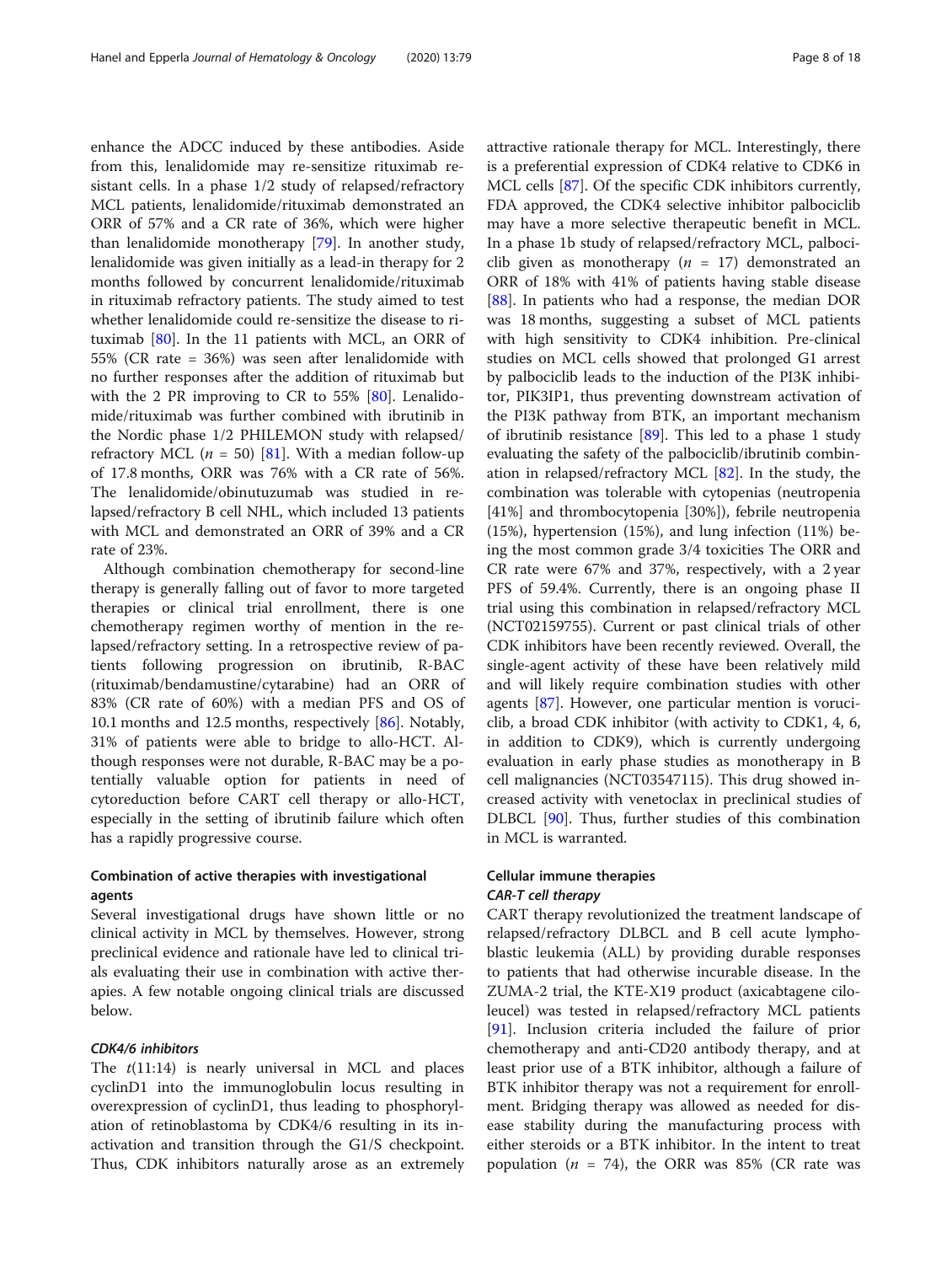59%) with a median TTR of 1 month. At a median follow up of 12.3 months, 57% of patients were in remission with a 12-month PFS and OS of 61% and 83%, respectively. There was no specific risk factor that predicted a lack of response to therapy, although the numbers in the subgroup analysis were small. The rate of cytokine release syndrome (CRS) was 91% (15% grade  $\geq$  3), and 63% had neurological events (31% grade  $\geq$  3). Grade  $\geq$  3 infections occurred in 32% of patients, and 26% of patients had grade 3 or higher cytopenias after 90 days from the infusion. Overall, the side effect profile was relatively similar to previously reported with prior CART trials [[92,](#page-17-0) [93\]](#page-17-0). Given the impressive results on this primary efficacy analysis, KTE-X19 is currently undergoing fast-track review by the FDA.

#### BiTe antibodies

BiTes are comprised of two distinct antibody chain combinations each able to recognize a different epitope, one with specificity for an epitope present on T cells and the other of which recognizes an epitope on the target cell of interest resulting in direct cell-mediated toxicity of the tumor cell [\[94\]](#page-17-0). Four BiTes have shown promising activity in relapsed/refractory B cell NHL, including MCL (Table 3).

The most advanced BiTe in clinical development for B cell malignancies is blinatumomab, an antibody that crosslinks B cells and T cells by ligating CD3 and CD19. In phase I trial of relapsed/refractory NHL ( $n = 76$ ), blinatumomab demonstrated an ORR of 69% and a CR rate of 37% [[95\]](#page-17-0) with durable responses in some patients on long-term follow-up [\[96\]](#page-17-0). Of note, patients with relapsed/refractory MCL ( $n = 24$ ) had a higher ORR compared to DLBCL (71% versus 55%, respectively) [\[95](#page-17-0)]. The most significant toxicity was neurological events with 13 patients discontinuing treatment due to grade 3 or higher events. Blinatumomab is currently undergoing evaluation in combination with other therapies

Table 3 BiTes currently in trials

(NCT02811679, NCT03072771, NCT02568553, NCT03340766, and NCT03605589).

Mosunetuzumab is another BiTe in clinical development for B-NHL that ligates CD3 and CD20. Results of the ongoing phase 1/1b dose-escalation study were presented at the 2019 ASH conference [\[97](#page-17-0)]. The trial enrolled 270 patients, including 23 patients with MCL. Of note, 30 patients had prior CART therapy. Mosunetuzumab was given once every 21 days (after initial weekly dosing during the first cycle) for 8 cycles, with the continuation of therapy for patients with a PR or stable disease after the 8 cycles to a maximum of 17 cycles. CRS occurred in 28.9% of patients ( $n = 3$ , grade  $\geq 3$ ) and neurotoxicity in 43.7% of patients  $(n = 1, \text{ grade } \geq 3)$ . Among 124 evaluable patients, ORR was 37.1% with a CR rate of 19.4%, with 17 patients (13.7%) remaining in CR after 16 months of treatment. MCL-specific response rates were not reported. In patients that had prior CART therapy, the ORR was  $38.9\%$  (CR rate = 22%). Thus, mosunetuzumab demonstrated activity in a heavily pretreated population with a lower rate of CRS or neurotoxicity seen previously with CART or blinatumomab. These results are encouraging, and further studies with combination treatments may prolong the durability of responses.

REGN1979, a CD20/CD3 BiTe, is an IgG4 antibody that is modified to reduce binding to the Fc receptor has been studied in relapsed/refractory B cell NHL. The results of the phase I study were recently reported at the 2019 ASH conference [[98](#page-17-0)]. REGN1979 was given every week for a total of 12 weeks followed by biweekly dosing for 12 more doses. Ninety-six patients (6 with MCL) were enrolled, 12 patients with prior CART. The CRS rate was 57% ( $n = 7$  with grade  $\geq 3$ ). Grade 3 or higher neurotoxicity occurred in two patients. The trial was suspended temporarily due to a patient's death from TLS for the protocol amendment. Responses were evaluated over a broad range of dosages with dosagedependent responses seen. With treatment  $\geq 80$  mg, the

| BiTe                      | NCT#/<br>publication    | Route/administration schedule                                                             | Phase | Sample size*<br>[follow-up**] | Median lines<br>of prior<br>therapy | ORR%<br><b>ICR%1</b>        | <b>CRS</b><br><b>r</b> ade<br>$\geq$ 3] | Neurotoxicity<br>[grade $\geq$ 3] |
|---------------------------|-------------------------|-------------------------------------------------------------------------------------------|-------|-------------------------------|-------------------------------------|-----------------------------|-----------------------------------------|-----------------------------------|
| Blinatumomab              | NCT00274742<br>[95, 96] | IV continuous infusion over 4 or 8 weeks                                                  |       | 24 [5.2]                      |                                     | 71.1 <sup>a</sup><br>[42.8] | NP [NP]                                 | 71 [22]                           |
| Mosunetuzumab NCT02500407 | [97]                    | IV once every 21 days                                                                     | I/Ib  | 23 [NP]                       |                                     | <b>NP</b><br><b>INP1</b>    | 28.9<br>[1.4]                           | 43.7 [3.2]                        |
| <b>REGN1979</b>           | NCT03888105<br>[98]     | IV weekly for 12 weeks, then every 2<br>weeks for 24 weeks                                |       | 6 [NP]                        | 3                                   | <b>NP</b><br>[NP]           | 57 [7.2]                                | NP [3.1]                          |
| GEN3013                   | NCT03625037<br>[99]     | Subcutaneous weekly: cycle 1-2; every 2  /  <br>weeks cycle 3-6; every 28 days thereafter |       | <b>NP</b>                     |                                     | <b>NP</b><br>[NP]           | 50 [0]                                  | 0 <sub>[0]</sub>                  |

Abbreviations: NR not reached, NP not presented, ORR overall response rate, CR complete response, PFS progression-free survival, CRS cytokine release syndrome Response rate at the target dose of  $\geq 60$  ug/m<sup>2</sup>/day (n = 7 MCL patients)<br>The sample size denotes only MCL patients

\*The sample size denotes only MCL patients

\*\*f/up in months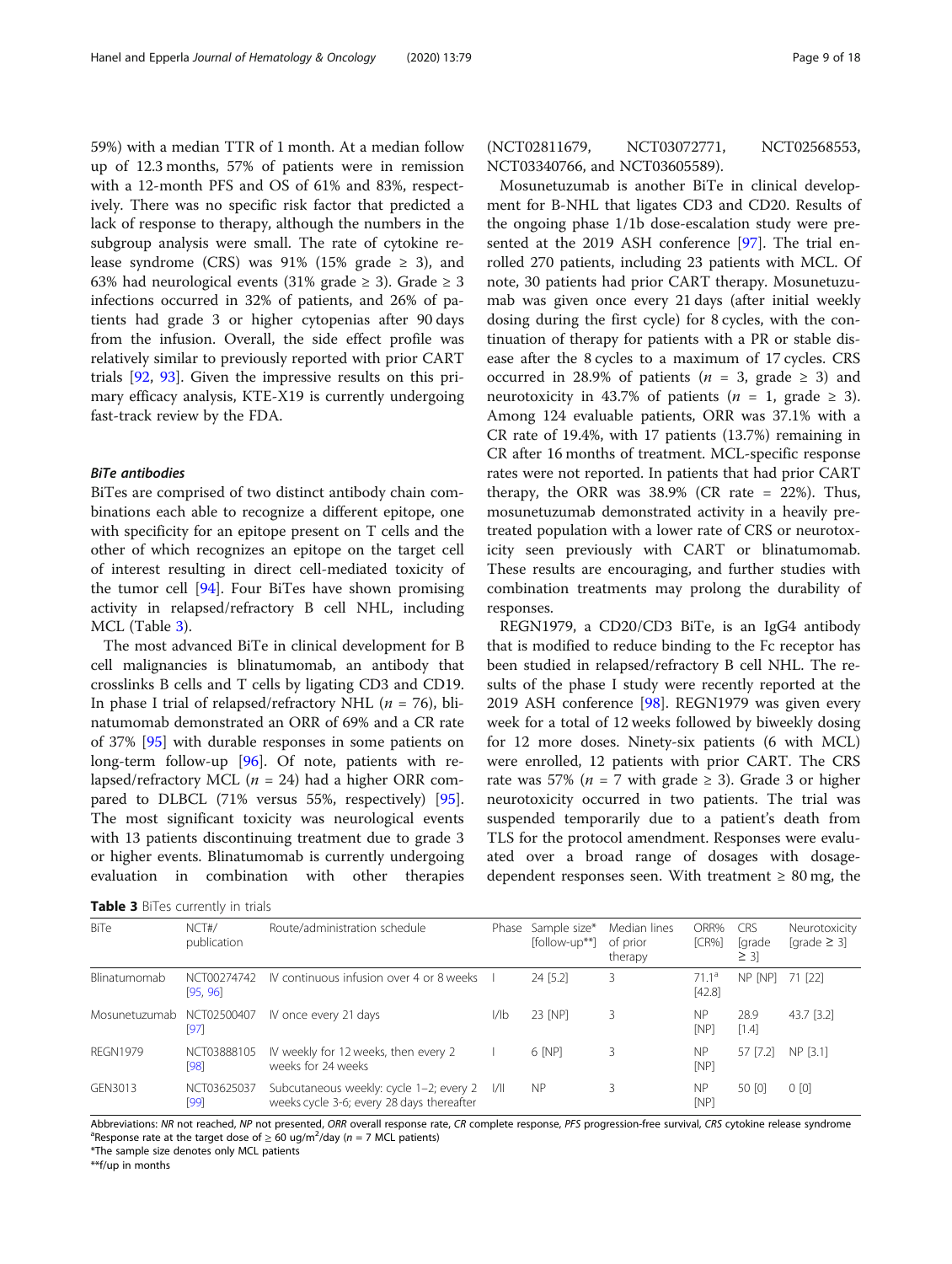DLBCL cohort demonstrated an ORR of 57.9% (CR rate = 42.1%), with CRs seen in post CART patients, while the FL cohort demonstrated an ORR of 95.5% (CR rate  $= 77.3\%$ ) with  $\geq 5$  mg. These impressive response rates in heavily pre-treated patients may be at a tradeoff with the higher CRS rate seen with this BiTe compared to mosunetuzumab, but larger patient numbers treated at the RP2D will be needed for a more accurate comparison with the other BiTes. A global phase II study is currently planned enrolling relapsed/refractory NHLs including MCL.

GEN3013, a CD20/CD3 BiTe, is an IgG1 antibody that is unique in that it is administered subcutaneously rather than IV [\[100\]](#page-17-0). In pre-clinical models, subcutaneous administration demonstrated similar bioavailability and B cell depletion as IV administration, but with lower plasma cytokine levels and was hypothesized to result in less CRS but with the same responses in patients [\[100](#page-17-0)]. The preliminary results of a dose-escalation study on 18 patients with relapsed/refractory NHL  $(n = 14$  with DLBCL), were presented at the 2019 ASH conference [[99\]](#page-17-0). Patients were treated weekly for two 28-day cycles followed by every 2 weeks for 4 cycles, then monthly until toxicity or progression. The CRS rate was 50% but none with grade  $\geq$  3 and no patients had neurologic symptoms. There was a patient with a CR at a dose of 120 μg, with no DLTs yet with escalation still ongoing. A phase II trial is planned once the recommended phase II dosage RP2D is found.

# Current approaches to the upfront treatment of **MCL**

A vast majority of the current studies that aim to improve upfront therapy in the fit patient involve the incorporation of targeted agents already known to have activity in the relapsed/refractory. These agents include ibrutinib, lenalidomide, or bortezomib that are incorporated into either the induction phase, maintenance phase, or both phases of treatment (Table [4](#page-10-0)). One of the main goals of these approaches is to deepen the responses achieved with chemotherapy and thereby achieving more durable remissions. This is extremely important in the younger MCL patient as the relapsed disease becomes much harder to treat with a lower chance of durable response with available therapies aside from allogeneic SCT. Another important goal is to decrease or eliminate the amount of cytotoxic chemotherapy administered upfront without compromising the response rates and long-term outcomes. In this section, we will first review the past and ongoing upfront novel treatment approaches in the young, fit patient followed by the older, transplant-ineligible patient. We will then discuss the exciting new approach of risk-adapted

therapy particularly as it relates to the upfront treatment of MCL.

# Upfront treatment approaches for the transplant eligible patient

#### Bortezomib in frontline therapy

Incorporation of bortezomib into the upfront setting has been studied extensively in multiple trials as part of induction chemotherapy, as part of the auto-HCT conditioning regimen, and as maintenance therapy following auto-HCT. A phase II study evaluated the outcomes following the addition of bortezomib during both alternating courses of the hyper-CVAD regimen [[101](#page-17-0)]. After a follow-up of 44 months, the median time to treatment failure (TTF) was 55 months, which was comparable to the median TTF of hyper-CVAD alone at 56.4 months from a previous study, thus showing no improvement in the long-term outcomes of the addition of bortezomib to hyperCVAD in the upfront setting.

Incorporation of bortezomib into the BCNU/cytarabine/etoposide/melphalan (BEAM) preparative regimen (V-BEAM) before auto-HCT was studied in a phase 1/2 study of B cell NHL patients ( $n = 42$ ) with most MCL being the most common histology ( $n = 23$ ) [[102\]](#page-17-0). The PFS was not significantly different among the MCL patients who received V-BEAM relative to BEAM (historical control) in CR1; however, there was an increased incidence of autonomic dysfunction and ileus noted in the study.

Two separate trials looked at the benefit of bortezomib in maintenance therapy. The phase II CALGB 50403 studied two different bortezomib dosing strategies in a randomized fashion in the maintenance setting following induction chemotherapy and auto-HCT [\[110](#page-17-0)]. One arm received bortezomib at  $3 \text{ mg/m}^2$  IV on days 1, 3, 8, and 11 of a 21-day cycle for 4 cycles, and the other arm received 6 mg/m<sup>2</sup> IV four times weekly every 8 weeks for 18 months. At the 8-year follow-up, there was no PFS benefit in those receiving bortezomib maintenance compared to the historical control data (CALGB 59909); however, a PFS benefit could be seen when comparing these two populations from the time of transplant [[103](#page-17-0)]. In addition, PFS was not significantly different between the maintenance and consolidative arms of the CALGB 50403 trial [\[103\]](#page-17-0). In the European MCL HAVON 75 MCL trial, patients were randomized to either no further treatment or bortezomib  $1.3 \text{ mg/m}^2$  given IV every 2 weeks for 2 years following induction chemotherapy and auto-HCT. There was no significant difference in the EFS or OS at 5 years between the two groups [\[104](#page-17-0), [105](#page-17-0)]. Thus, taking these studies together, there is currently no clearly defined role of bortezomib in the upfront treatment of the young fit patient with MCL.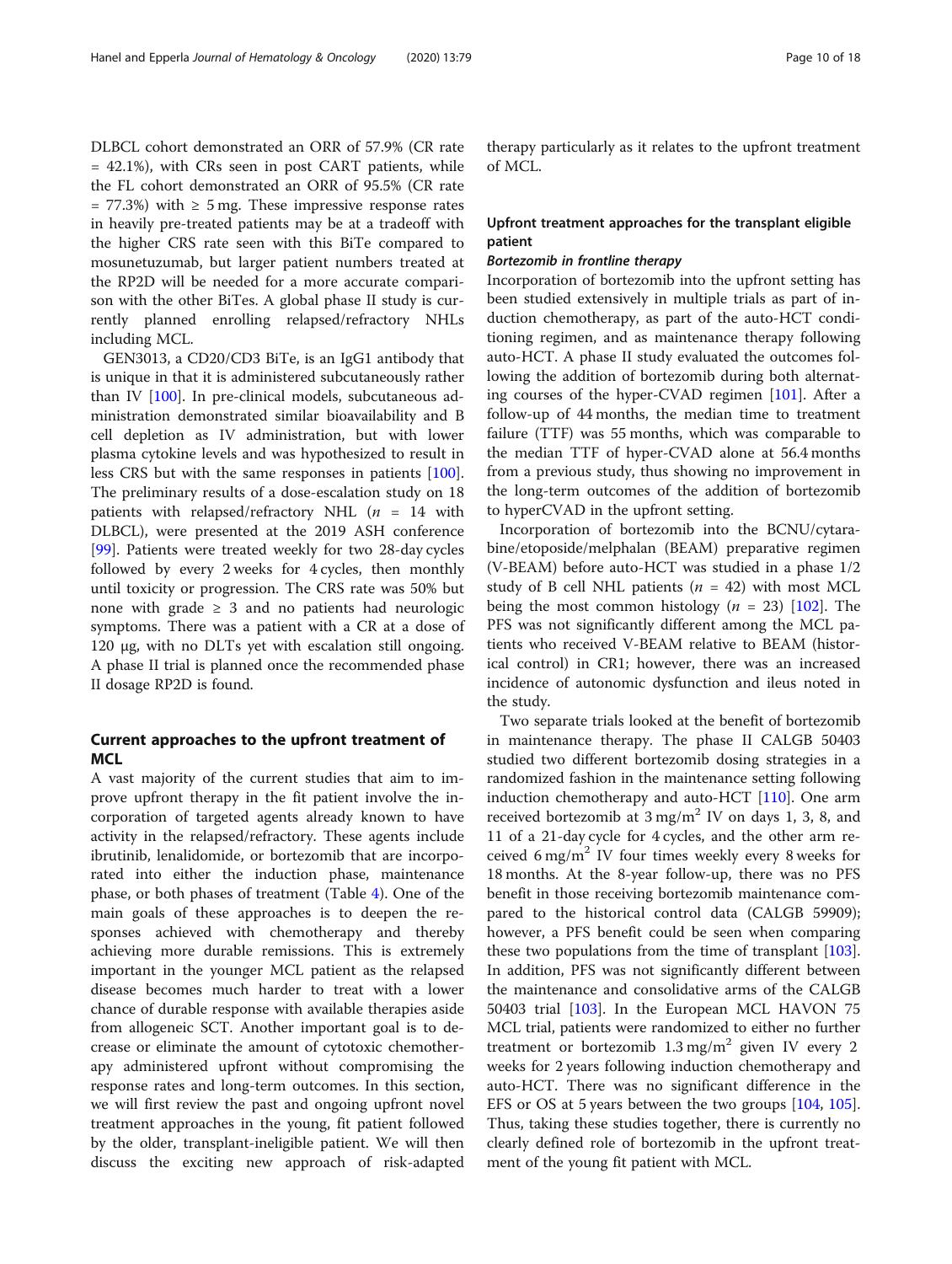<span id="page-10-0"></span>

|  |  |  | <b>Table 4</b> Investigative front line treatments for the newly diagnosed transplant eligible MCL patients |  |
|--|--|--|-------------------------------------------------------------------------------------------------------------|--|
|--|--|--|-------------------------------------------------------------------------------------------------------------|--|

| Therapy                                                                                                                                                                             | NCT#/<br>publication      | Phase        | Sample<br>size<br><b>Ifollow-</b><br>up <sup>"</sup> ] | ORR%<br>ICR%               | Median<br>PFS        | Grade $\geq$ 3 $(\%)^a$                                                                                               |
|-------------------------------------------------------------------------------------------------------------------------------------------------------------------------------------|---------------------------|--------------|--------------------------------------------------------|----------------------------|----------------------|-----------------------------------------------------------------------------------------------------------------------|
| R-HyperCVAD+ bortezomib                                                                                                                                                             | [101]                     | $\parallel$  | 95 [44]                                                | 100<br>[82]                | 55                   | Neutropenic fever (9)                                                                                                 |
| v-BEAM                                                                                                                                                                              | [102]                     | 1/11         | 23 [58.5]                                              | 95<br>$[86]$ <sup>b</sup>  | <b>NR</b>            | Neutropenic fever (59), anorexia (21),<br>peripheral neuropathy (19),<br>orthostatic hypotension (16), ileus (9)      |
| Maintenance bortezomib days 1, 4, 8, 11 of 21 days $\times$ 4<br>cycles vs. maintenance bortezomib weekly for 4 weeks<br>on /4 weeks off $\times$ 9 cycles                          | NCT00310037<br>[103]      | $\mathbb{H}$ | $151^{\circ}$ [96]                                     | $\equiv$                   | 106.8 v<br><b>NR</b> | NP <sup>d</sup>                                                                                                       |
| Maintenance bortezomib every 2 weeks $\times$ 2 years vs<br>observation                                                                                                             | [104, 105]                | $\mathbb{H}$ | 135 <sup>e</sup><br>[77.5]                             |                            | NR v<br><b>NR</b>    | Infections (7)                                                                                                        |
| Lenalidomide + R-CHOP $\rightarrow$ R-HIDAC $\rightarrow$ R2                                                                                                                        | NCT02633137               | H            | ongoing                                                |                            |                      |                                                                                                                       |
| Maintenance R2 vs rituximab                                                                                                                                                         | NCT02354313               | $\mathbb{H}$ | ongoing                                                |                            |                      |                                                                                                                       |
| R <sub>2</sub>                                                                                                                                                                      | NCT01472562<br>[106, 107] | - 11         | 38 [64]                                                | 92<br>[64]                 | <b>NR</b>            | Infections (19.4), tumor flare (11),<br>abdominal pain (5), serum sickness<br>(5), syncope (5), neutropenic fever (5) |
| (R-CHOP/R-DHAP $\rightarrow$ auto-HCT) vs (R-CHOP/R-DHAP +<br>ibrutinib $\rightarrow$ auto-HCT $\rightarrow$ ibrutinib) vs (R-CHOP/R-DHAP<br>$+$ ibrutinib $\rightarrow$ ibrutinib) | NCT02858258<br>[108]      | $\mathbb{H}$ | ongoing                                                |                            |                      |                                                                                                                       |
| Acalabrutinib + BR/R-HiDAC $\rightarrow$ auto-HCT                                                                                                                                   | NCT03623373               | H            | ongoing                                                |                            |                      |                                                                                                                       |
| $Ibrutinib + Rituximab \rightarrow R-hyperCVAD$                                                                                                                                     | NCT02427620<br>[109]      | $\parallel$  | 131 [22]                                               | 100<br>$[94]$ <sup>†</sup> | <b>NR</b>            | Fatique (8), myalgia (8), rash (8) <sup>9</sup>                                                                       |

Abbreviations: NR not reached, NP not presented, ORR overall response rate, CR complete response, PFS progression-free survival, auto-HCT autologous hematopoietic cell transplantation, R2 lenalidomide (Revlimid) and rituximab

 $^{\text{a}}$ Non-hematologic grade  $\geq$  3 AE in > 5% of patients

Response measured at 100 days post-transplant

c Number of patients enrolled start of induction, 50 patients were randomized to a twice-weekly schedule and 52 patients to a weekly schedule

<sup>d</sup>Specific toxicities were not presented, but 19 patients withdrew from the study due to AE (28% of patients in a twice-weekly schedule and 13% in the weekly schedule) including 4 treatment-related deaths

e 44% of patients initially enrolled went on to randomization

f Response rate after completing both parts of the treatment. The ORR% after completing ibrutinib + rituximab was 95

 $9$ AE reported for the ibrutinib + rituximab part of therapy

\*f/up in months

#### Lenalidomide in frontline therapy

Unlike bortezomib, lenalidomide is more difficult to administer with aggressive chemotherapy regimens due to the overlapping myelotoxicity of these therapies. Although most studies have incorporated lenalidomide with less myelosuppressive regimens in older patients, there have been some trials of lenalidomide in combination with chemotherapy in the upfront therapy in younger patients. An ongoing single institutional phase II trial (NCT02633137) incorporates lenalidomide into both induction and maintenance by initially giving lenalidomide with R-CHOP (Len-R-CHOP) for 4 cycles followed by consolidation with 2 cycles of rituximab and high-dose ara-C (R-HiDAC) followed by a maintenance phase of lenalidomide and rituximab (R2) for a total of 6 cycles. Of note, this study does not include an auto-HCT and thus reduces the overall intensity and amount of chemotherapy delivered.

Given the overall comparable efficacy of R2 as compared to combination chemotherapy in FL in the RELEVANCE trial [[111\]](#page-17-0) and its activity in relapsed/ refractory MCL [[79,](#page-16-0) [80](#page-16-0)], this combination was studied in an upfront phase II trial which included young patients with low or intermediate risk MIPI scores and unfit patients with higher MIPI scores [[106](#page-17-0), [112\]](#page-17-0). Both induction and maintenance phases were included in this trial, and patients received R2 therapy until disease progression. At a median follow-up of 64 months ( $n = 38$ ), the 3-year PFS and OS were 80% and 90%, respectively [[106\]](#page-17-0). Thus, R2 may be a potential option for the young patient with a less aggressive disease but a larger randomized study with a direct comparator arm is needed within this patient subset to make conclusions that are more firm on upfront R2 in treatment in MCL. The relative benefit of R2 compared to rituximab alone in the maintenance setting after induction chemotherapy, and auto-HCT is currently undergoing evaluation in the Italian phase III MCL0208 study (NCT02354313).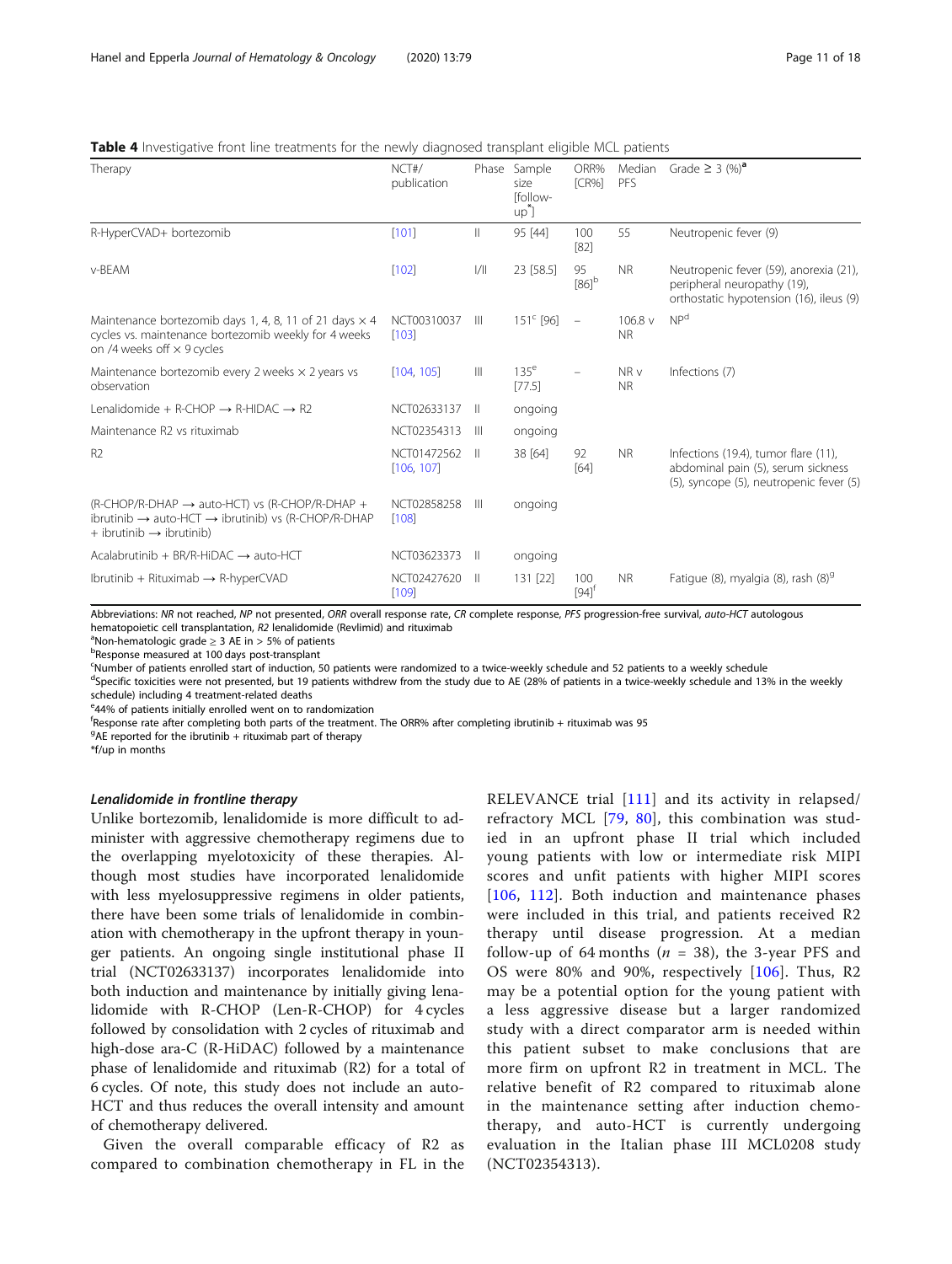#### BTK inhibitors in frontline therapy

Given the significant activity of BTK inhibition in relapsed/refractory MCL, approaches trying to incorporate ibrutinib into the front line setting are ongoing. The TRIANGLE study is a large phase III study by the European MCL network for young (age  $<$  65), transplant eligible MCL patients, which incorporates ibrutinib in induction and maintenance therapy [[108\]](#page-17-0). In the study, the patients were randomized into three separate arms: one arm received induction chemotherapy (R-CHOP alternating with R-DHAP for 6 cycles) followed by auto-HCT (either BEAM or THAM conditioning, randomized by site), a second arm received the same regimen as arm 1 with the addition of ibrutinib during induction (only to R-CHOP cycles on days 1-19) and maintenance therapy (560 mg for 2 years), and the final arm received the same regimen as in the second arm but these patients will not undergo an auto-HCT. Rituximab could be added to any of these arms at the discretion of the treating physician. The primary outcome was the investigator-assessed failure-free survival (FFS). MRD assessment was also incorporated into the trial as an exploratory endpoint but was not used to guide treatment decisions as in ECOG 4151 (discussed below). As of July 2019, 511 patients have been randomized. In the completed safety run-in of the initial 50 patients, the feasibility of the two experimental arms was confirmed with no major differences in hematological and other toxicities and no major delays during induction. This trial will ultimately address whether incorporating ibrutinib into frontline chemotherapy provides a more durable response in MCL and whether auto-HCT adds any further benefit if ibrutinib is incorporated into frontline treatment. One U.S. group is evaluating the addition of acalabrutinib to the front line setting in transplant eligible patients by incorporating acalabrutinib into BR and alternating this with cycles of cytarabine and rituximab as induction chemotherapy before transplant (NCT03623373).

The MD Anderson group is currently pursuing a distinct chemo-sparing approach utilizing ibrutinib in the upfront treatment. In a phase II study (NCT02427620), ibrutinib was initially given with rituximab (part A) instead of concurrently with chemotherapy in newly diagnosed MCL patients until disease progression or an overall response was achieved. This was followed by consolidation with R-hyperCVAD/R-MTX without ibrutinib (part B) for 4 cycles. In the preliminary analysis presented at the 2019 malignant lymphoma meeting in Lugano, the ORR ( $n = 50$ ) was 100% (CR rate = 90%) after a median of 6 cycles of part A [\[109\]](#page-17-0). MRD assessment of the bone marrow by flow cytometry at the time of best response showed an impressive negativity rate of 91%. Few patients had grade 3–4 toxicities during part A (4% myelosuppression and 8% fatigue). At a median follow-up of 36 months, 3-year PFS and OS were 89% and 100%, respectively. These results show that ibrutinib with rituximab is highly active in the treatment of naïve patient with the potential to reduce the amount of cytotoxic chemotherapy delivered in the frontline setting.

# Novel upfront approaches for the transplant-ineligible patient

Just as in the transplant-eligible patient, several trials are incorporating newer targeted agents into the upfront setting in transplant eligible patients (Table [5\)](#page-12-0).

# Approaches for the unfit patient which include chemotherapy

In the Nordic MCL4 (LENA-BERIT) study, treatment naïve elderly patients (> 65) or younger patients unfit for chemotherapy were treated with BR in addition to lenalidomide for a total of 6 cycles followed by maintenance lenalidomide for a total of 7 cycles. The MTD of lenalidomide with BR was found to be 10 mg with lenalidomide started at the second cycle of treatment due to high rate toxicity when started concurrently with BR. In the study ( $n = 50$ ), the ORR was 80% (CR rate = 64%) with 56% MRD negativity after BR-lenalidomide (and no increase in MRD negativity after maintenance therapy) [[113\]](#page-17-0). Grade 3 or higher infections were found in 42% of patients with opportunistic infections in three patients (two cases of PJP and one case of CMV retinitis), likely due to the significant lymphosuppression from the bendamustine and lenalidomide combination. The high rate of infectious complications in this trial dampened enthusiasm for using this combination. R-CHOP with lenalidomide may have a more tolerable toxicity profile with less lymphosuppression and is currently under investigation (NCT02633137).

An ongoing phase III European R2 Elderly study is evaluating the benefit of lenalidomide given in the maintenance setting. This is a trial with a  $2 \times 2$  factorial design in which patients are first randomized to either alternating cycles of R-CHOP and R-HAD (rituximab with high-dose ara-C and dexamethasone), each for 3 cycles versus 8 cycles of R-CHOP with each arm being further randomized to either maintenance rituximab or maintenance rituximab with lenalidomide for two years. ECOG 1411 is another phase III trial evaluating maintenance lenalidomide in older patients. This trial also has a  $2 \times 2$  factorial design in which patients are initially randomized to BR with or without bortezomib followed by randomization of each arm to maintenance rituximab with lenalidomide versus rituximab monotherapy for two years. The results of both these studies will define the role of maintenance lenalidomide when given after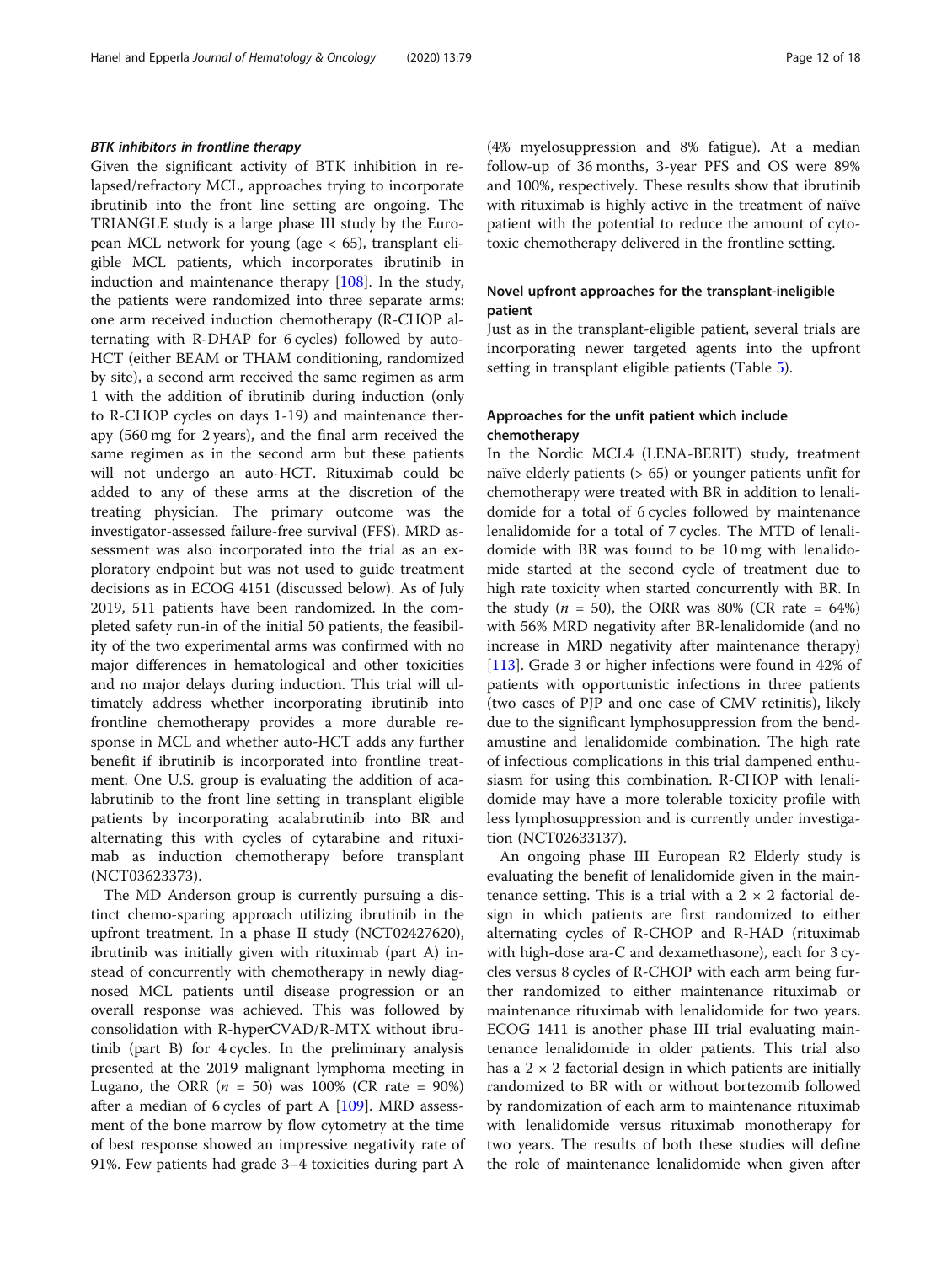<span id="page-12-0"></span>Table 5 Investigative front line treatment for the newly diagnosed transplant-ineligible MCL patients

| Therapy                                                      | NCT#/publication              | Phase        | Sample size<br>[follow-up <sup>*</sup> ] | ORR%<br>ICR% | Median<br>PFS (mos) | Grade $\geq$ 3 (%)                                                                                                    |
|--------------------------------------------------------------|-------------------------------|--------------|------------------------------------------|--------------|---------------------|-----------------------------------------------------------------------------------------------------------------------|
| $BR + lenalidomide \rightarrow lenalidomide$                 | NCT00963534 [113]             | /            | 51 [31]                                  | 80 [64]      | 42                  | Infection (42), rash (18), allergic<br>reaction (12), mucositis (6),<br>musculoskeletal pain (6), anorexia (6)        |
| (R-CHOP/R-HAD X 4 vs R-CHOP X 8) $\geq$<br>(R2 vs rituximab) | NCT01865110                   | Ш            | Ongoing                                  |              |                     |                                                                                                                       |
| (BR vs BR + bortezomib) $\rightarrow$ (R2 vs<br>rituximab)   | NCT01415752                   | $\mathbb{I}$ | Ongoing                                  |              |                     |                                                                                                                       |
| $(BR + ibrutinib \rightarrow rituximab + ibrutinib)$         | NCT01776840                   | Ш            | Ongoing                                  |              |                     |                                                                                                                       |
| BR + acalabrutinib vs BR                                     | NCT02972840                   | Ш            | Ongoing                                  |              |                     |                                                                                                                       |
| $BR +$ venetoclax                                            | NCT03834688                   | $\mathbb{I}$ | Ongoing                                  |              |                     |                                                                                                                       |
| Bendamustine/obinutuzumab/venetoclax                         | NCT03872180                   | Ш            | Ongoing                                  |              |                     |                                                                                                                       |
| Ibrutinib + rituximab                                        | NCT01880567                   | Ш            | 49 [28]                                  | 98 [60]      | <b>NR</b>           | Myalgias (14), fatigue (14),<br>dyspnea (10), a.fib (8)                                                               |
| R <sub>2</sub>                                               | NCT01472562 [106, 107] II     |              | 38 $[64]$ <sup>a</sup>                   | 92 [64]      | <b>NR</b>           | Infections (19.4), tumor flare (11),<br>abdominal pain (5), serum sickness (5),<br>syncope (5), neutropenic fever (5) |
| Acalabrutinib $+$ R2                                         | NCT03863184                   | Ш            | ongoing                                  |              |                     |                                                                                                                       |
| Venetoclax + ibrutinib + obinutuzumab                        | NCT02558816 <sup>b</sup> [85] |              | 15 [NP]                                  | 100 [47] NP  |                     | Hepatobiliary disorder (27), rash (7)                                                                                 |
| Acalabrutinib + rituximab +<br>(bendamustine or venetoclax)  | NCT02717624                   |              | ongoing                                  |              |                     |                                                                                                                       |

Abbreviations: NR not reached, NP not presented, ORR overall response rate, CRR complete response, PFS progression-free survival, A.fib atrial fibrillation, R2 lenalidomide (Revlimid) and rituximab, R-HAD rituximab, cytarabine, dexamethasone

<sup>a</sup>Results are for both younger patients with low and intermediate MIPI scores and older patients with all MIPI scores; results for specific for older patients were not presented

<sup>b</sup>Step C of the OAsIs trial

\*f/up in months

different chemoimmunotherapy regimens in elderly patients with MCL.

Currently, the ibrutinib and acalabrutinib are both being evaluated in combination with BR in two phase III randomized trials. Unlike the combination of R-CHOP and ibrutinib which may be difficult to tolerate in the older patient as discussed previously, the combination of BR with ibrutinib was found to be safe with no doselimiting toxicities in a phase 1/1b study of R/R NHL which included older patients [\[114\]](#page-17-0). In the study, the ORR was 94% (CR rate = 76%) in relapsed/refractory MCL patients ( $n = 17$ ), thus demonstrating the potential efficacy of combined BTK inhibition with immunotherapy. The SHINE study (NCT01776840) will compare the combination of ibrutinib with BR followed by ibrutinib and rituximab (IR) maintenance versus BR + rituximab maintenance. There is another study (NCT02972840) looking at the combination of acalabrutinib and BR but will not include maintenance acalabrutinib.

Clinical trials with venetoclax incorporated into BR for the older population are also ongoing. An initial dosefinding study of venetoclax on a continuous schedule with BR in NHL of mixed histologies initially established a dosage of 800 mg given continuously to be safe [\[115](#page-17-0)]. However, a subsequent FL study that included three separate arms (venetoclax 800 mg and rituximab, venetoclax 800 mg + BR, and BR alone) demonstrated a high rate of grade  $3-4$  AE (78%) [\[116\]](#page-17-0). As both these trials enrolled both younger and older patients, this dosing was expected to lead to excessive toxicity in the older population. Thus, the ongoing phase II single-arm study (PrE0405) evaluating BR with venetoclax in patients 60 years and older is using dosing of 400 mg given 10 days starting on day 1 of BR  $[117]$  $[117]$  $[117]$ . Finally, the combination of venetoclax/bendamustine/obinutuzumab is currently being investigated for older patients in the upfront setting (NCT03872180).

# Chemotherapy free approaches for the transplantineligible patient

As discussed previously, IR has shown impressive activity in the upfront setting in younger patients [\[109\]](#page-17-0). Not surprisingly, this combination has also shown promising results for elderly untreated patients [[118\]](#page-17-0). In a phase II study enrolling patients  $\geq 65$  with untreated MCL, patients received continuous IR with rituximab initially given monthly for 8 cycles followed by every 2 months until disease progression [[118\]](#page-17-0). At a median follow-up of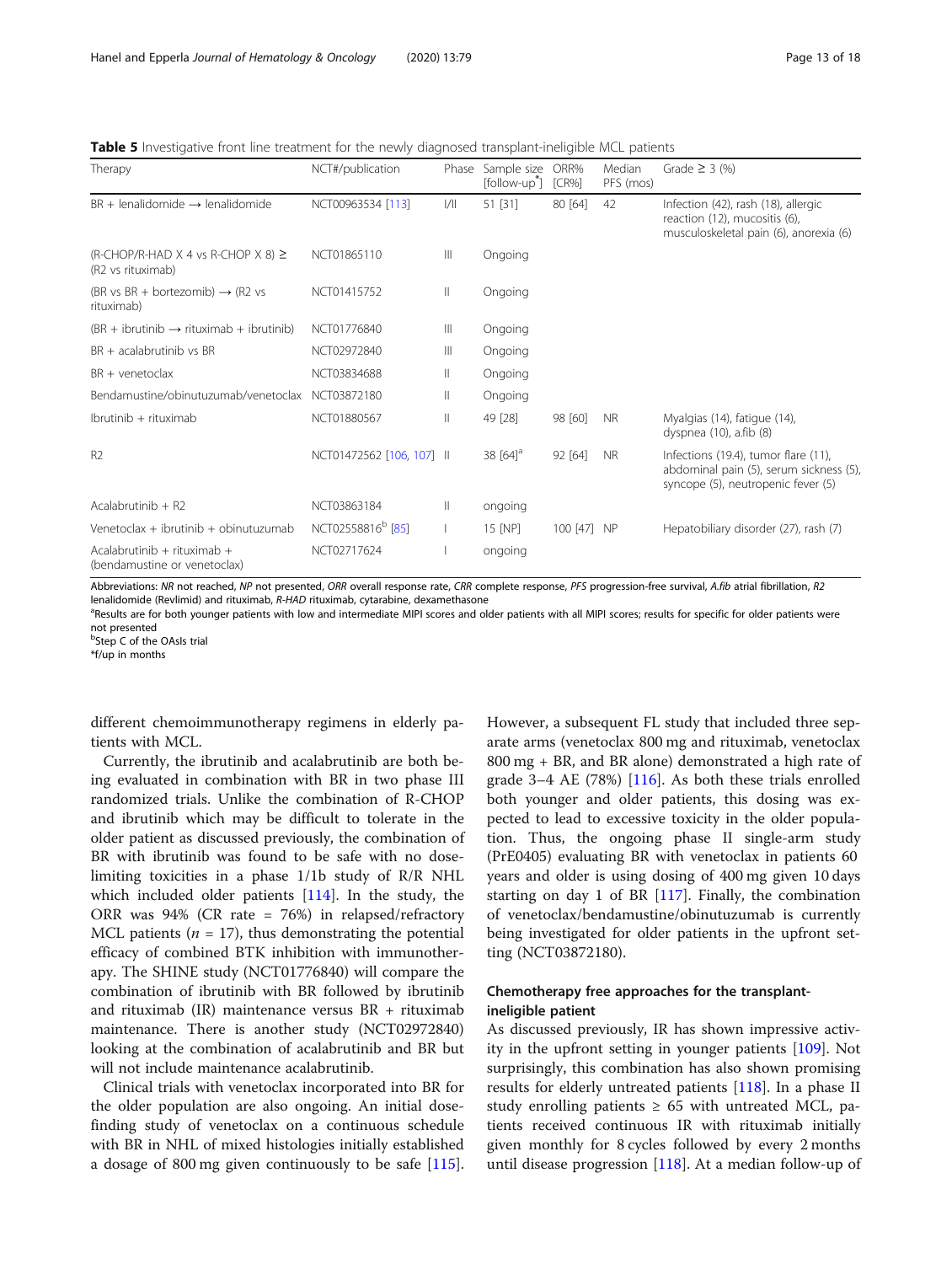28 months ( $n = 49$ ), 61% were still on therapy with a relatively high number of patients discontinuing treatment due to atrial fibrillation 14%), although 22% of patients enrolled had a prior history of atrial fibrillation. Among the evaluable patients ( $n = 42$ ) the ORR was 98% (CR rate = 60%) and median PFS was not reached. Thus, IR has high activity in the front line setting for elderly patients, although those with cardiac comorbidities should be monitored closely.

R2 was studied in untreated young MCL patients with a low-risk disease with low/intermediate MIPI score as well as elderly transplant-ineligible patients [[106,](#page-17-0) [107](#page-17-0)]. The elderly patients (> 60 years) comprised 63% of the study population. Although a subset analysis of older patients was not performed due to the small sample size, it is notable that at 5-year follow-up, patients with high MIPI scores (which only included older patients) had a similar PFS as low/intermediate-risk patients ( $p = 0.82$ ). This suggests that R2 may be as active in the high-risk older patient as the low-risk younger patient [\[106\]](#page-17-0). R2 with acalabrutinib (ALR) is currently undergoing investigation in a phase II trial of untreated MCL which includes older patients (NCT03863184).

The combination of venetoclax/ibrutinib/obinutuzumab is currently undergoing evaluation in the OASIS study that is enrolling both relapsed/refractory and newly diagnosed MCL. Preliminary results of the newly diagnosed cohort ( $n = 15$ ) have recently been reported [[85\]](#page-16-0). Venetoclax was given at 400 mg continuously after a cycle 1 ramp-up phase. Five patients had nonhematologic grade 3–4 toxicity including elevated LFTs and rash, and two patients had grade 3–4 hematologic toxicity. Seven patients went on to complete 6 cycles, all were in CR with no MRD. A multi-institutional trial with the combination of acalabrutinib/venetoclax/rituximab in treatment naïve MCL (along with a separate arm with treatment naïve and relapsed/refractory MCL receiving BR and acalabrutinib) is ongoing (NCT02717624).

# Risk-adapted approaches in MCL—are we there yet?

A risk-adapted approach involves the evaluation of data obtained during interim assessments to make ongoing changes to the therapeutic plan to tailor the amount or type of therapy to achieve the most optimal long-term response with the least toxicity. It is different from typical clinical decision making in that specific pre-set rules are in place before starting any therapy to guide the clinician down a predetermined therapeutic path. The interim assessment can be imaging studies such as PET or the presence of MRD. MRD is defined as detectable cancer cells present after completion of therapy. These cells can be detectable with many different methods but most

commonly by flow cytometry or polymerase chain reaction (PCR). Risk-adapted approaches incorporating MRD assessments have been firmly established in other hematologic malignancies, most notably chronic myelogenous leukemia (CML) and ALL, and is currently under investigation in MCL.

A recent study in the contemporary era showed that young patients (age  $\leq$  65) who received auto-HCT in CR1 had superior PFS than those who did not (75 versus 44 months, respectively) [[119\]](#page-17-0). In this study, 76% of patients achieved a CR before proceeding to transplant. This group of patients still maintained a significant PFS benefit on subset analysis. A study looked at the prognostic significance of MRD status in patients who are in CR after induction while treated on two prospective European MCL clinical trials. In the study, the absence of MRD (as assessed by either flow cytometry or allelespecific oligonucleotide PCR (ASO-PCR) for IgH or cyclinD1 rearrangement) was shown to be associated with a more prolonged response duration compared to patients with MRD positivity in patients who achieved a CR after induction therapy (2-year response duration; 94% versus 71%) [\[120](#page-17-0)]. However, the potential benefit of transplant in MRD-negative patients could not be determined as all eligible young patients in this study went on to receive transplants.

Given the toxicities and resource utilization of auto-HCTs, patients in CR after induction chemotherapy with MRD negativity are an ideal group for a prospective risk-adapted study. The ECOG-ACRIN 4151 study is a phase III randomized study that is currently ongoing in which patients (ages 18–70) that achieve MRD negativity after undergoing induction chemotherapy (with regimen at the discretion of treating physician) will be randomized to either rituximab maintenance therapy or auto-HCT followed by maintenance rituximab. MRD assessment is from peripheral blood assessing for circulating tumor DNA (ctDNA) with immunoglobulin high throughput sequencing (Ig-HTS). The study is powered for OS at 6 years following induction therapy.

Another potential risk-adapted approach that has gained considerable attention recently is the measurement of ctDNA levels at regular intervals throughout the course of therapy rather than once after therapy. This approach may provide more sensitive and frequent therapy response assessment compared to interim PET or CT imaging and thus provide more opportunities for a change of therapy if the anticipated response is not achieved. This approach is analogous to response monitoring of CML to TKI therapy by PCR assessment of the peripheral blood for Bcr-Abl transcripts that is now standard of care. Two studies in MCL shown that achieving decreased ctDNA levels earlier during chemotherapy was associated with a better PFS [[121,](#page-17-0) [122](#page-17-0)].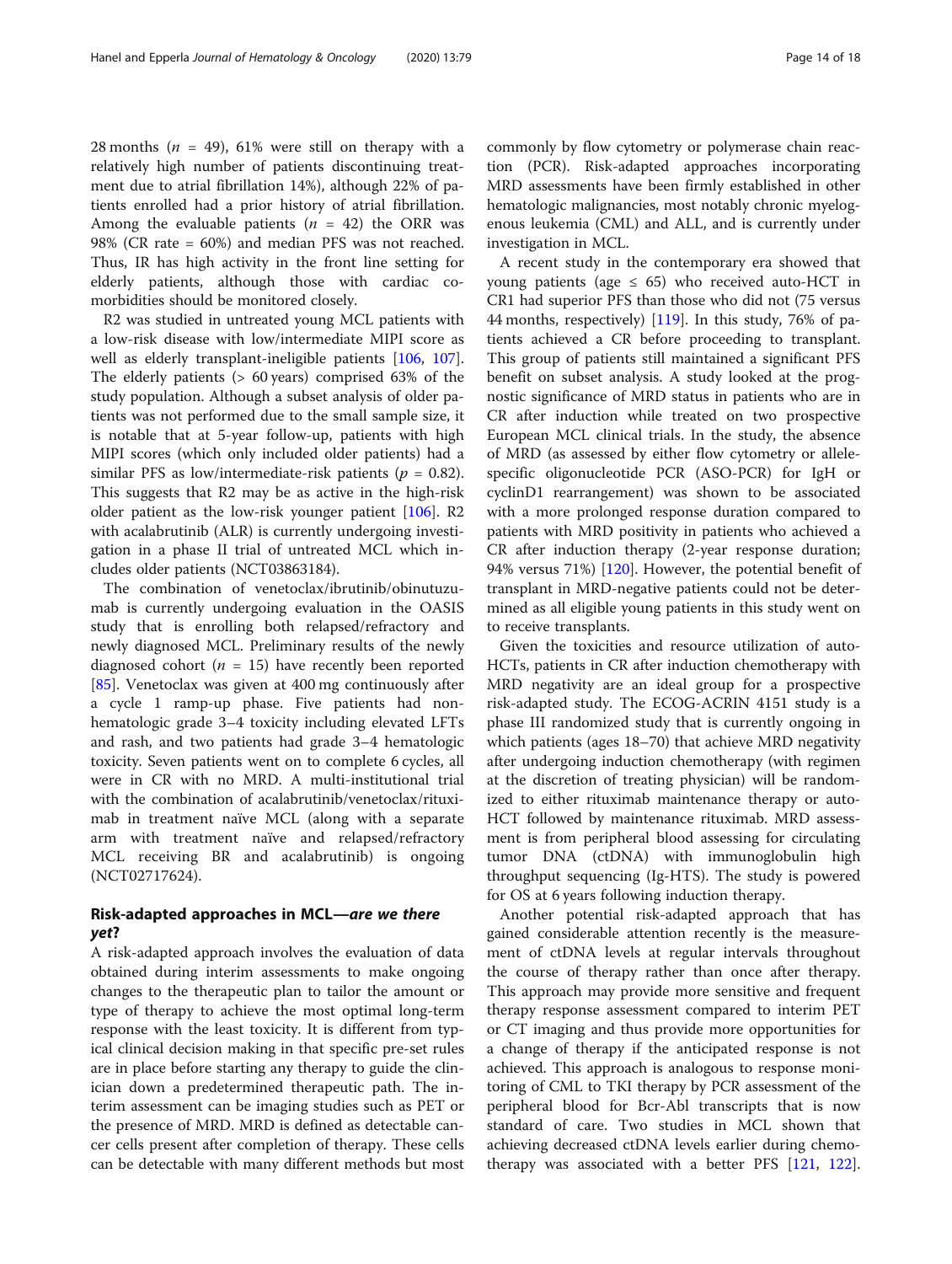<span id="page-14-0"></span>Many MCL trials using targeted therapies are incorporating MRD assessments into their protocols as secondary endpoints. This data will be valuable in creating future prospective studies exploring whether shorter courses of therapy could be given in patients who achieve MRD negativity without compromising long-term outcomes. In addition to response assessment, ctDNA testing can theoretically detect the presence of new mutations that predict therapy resistance potentially allowing a change of therapy sooner than when the progressive disease is detected. More prospective MRD based risk-adapted trials will likely be on the horizon, which will hopefully bring MRD analysis into regular clinical practice in MCL.

#### Conclusions

#### How will we approach MCL treatment in the future?

One of the hot topics in the field of MCL is whether chemo-free approaches using targeted agents will fully supplant chemotherapy in the upfront setting. Although ibrutinib and rituximab have shown good clinical activity in treatment naïve MCL patients and chemo-free combinatorial approaches (ibrutinib, venetoclax, and anti-CD20 therapy) have gained ground in the frontline treatment of CLL, it is still early days in the world of MCL to abandon chemotherapy in the frontline setting at this time. On the other hand, a combination of novel agents and chemotherapy appears promising. The SHINE and TRIANGLE studies will be able to provide a more definitive answer.

For the younger patient, a chemo-free approach may be an option for the low-risk patient (MIPI low/intermediate) although its role in more aggressive disease with high Ki-67 is less clear. Incorporating targeted agents to reduce the amount of chemotherapy needed to obtain the same durable response, such as in NCT02427620, maybe a more attractive approach. Incorporating MRD negativity prospectively to decide if further consolidative chemotherapy is necessary, as in ECOG 4151, would be valuable if targeted agents are used upfront.

For relapsed/refractory MCL, with the recent results of ZUMA-2, CART therapy will likely play a crucial role in this setting, most notably for patients who progress on BTK inhibitors where there are no therapies currently available to achieve a durable response. BiTe antibodies have shown promising results in heavily pre-treated relapsed/refractory MCL, including those who had previously received CART, which provides yet another option in the growing armamentarium of MCL therapeutics. However, their place in the MCL treatment paradigm will need to be better defined, particularly whether they should be used earlier on, perhaps after BTK inhibitor failure, or following the progression on CART.

With the large number of ongoing studies in MCL, it is no doubt a very exciting time in the field. Given the rarity of MCL compared to other B cell malignancies, it will take time for clinical trials to fully mature to change standards of care. Hence, it is extremely important to enroll patients on clinical trials. With time, the way we treat MCL is going to change significantly in the not so distant future with new approaches shaping multiple levels of treatment.

#### Abbreviations

Allo-HCT: Allogeneic hematopoietic stem cell transplantation; Auto-HCT: Autologous hematopoietic stem cell transplantation; BiTe: Bispecific T cell engager; BR: Bendamustine and rituximab; BTK: Bruton's tyrosine kinase; CAR: Chimeric antigen receptor; CR: Complete response; MCL: Mantle cell lymphoma; MIPI: Mantle cell lymphoma international prognostic index; NHL: Non-Hodgkin's lymphoma; ORR: Overall response rate; OS: Overall survival; PFS: Progression-free survival; R2: Lenalidomide (Revlimid) and rituximab; R-CHOP: Rituximab, cyclophosphamide, doxorubicin, vincristine, and prednisone

#### Acknowledgements

None

#### Authors' contributions

WH and NE were involved in the conception, design, and manuscript preparation. Both authors approved the final version of the manuscript.

#### Funding

None

#### Availability of data and materials

Not applicable

#### Ethics approval and consent to participate

Not applicable

#### Consent for publication

Not applicable

#### Competing interests

WH has no relevant COI. NE has received honoraria from the Pharmacyclics.

Received: 11 May 2020 Accepted: 9 June 2020 Published online: 17 June 2020

#### References

- 1. Swerdlow SH, Campo E, Pileri SA, Harris NL, Stein H, Siebert R, et al. The 2016 revision of the World Health Organization classification of lymphoid neoplasms. Blood. 2016;127(20):2375–90.
- 2. Epperla N, Hamadani M, Fenske TS, Costa LJ. Incidence and survival trends in mantle cell lymphoma. Br J Haematol. 2018;181(5):703–6.
- 3. Hoster E, Dreyling M, Klapper W, Gisselbrecht C, van Hoof A, Kluin-Nelemans HC, et al. A new prognostic index (MIPI) for patients with advanced-stage mantle cell lymphoma. Blood. 2008;111(2):558–65.
- 4. Eskelund CW, Dahl C, Hansen JW, Westman M, Kolstad A, Pedersen LB, et al. TP53 mutations identify younger mantle cell lymphoma patients who do not benefit from intensive chemoimmunotherapy. Blood. 2017;130(17): 1903–10.
- 5. Pal Singh S, Dammeijer F, Hendriks RW. Role of Bruton's tyrosine kinase in B cells and malignancies. Mol Cancer. 2018;17(1):57.
- 6. Ma J, Lu P, Guo A, Cheng S, Zong H, Martin P, et al. Characterization of ibrutinib-sensitive and -resistant mantle lymphoma cells. Br J Haematol. 2014;166(6):849–61.
- 7. Long M, Beckwith K, Do P, Mundy BL, Gordon A, Lehman AM, et al. Ibrutinib treatment improves T cell number and function in CLL patients. J Clin Invest. 2017;127(8):3052–64.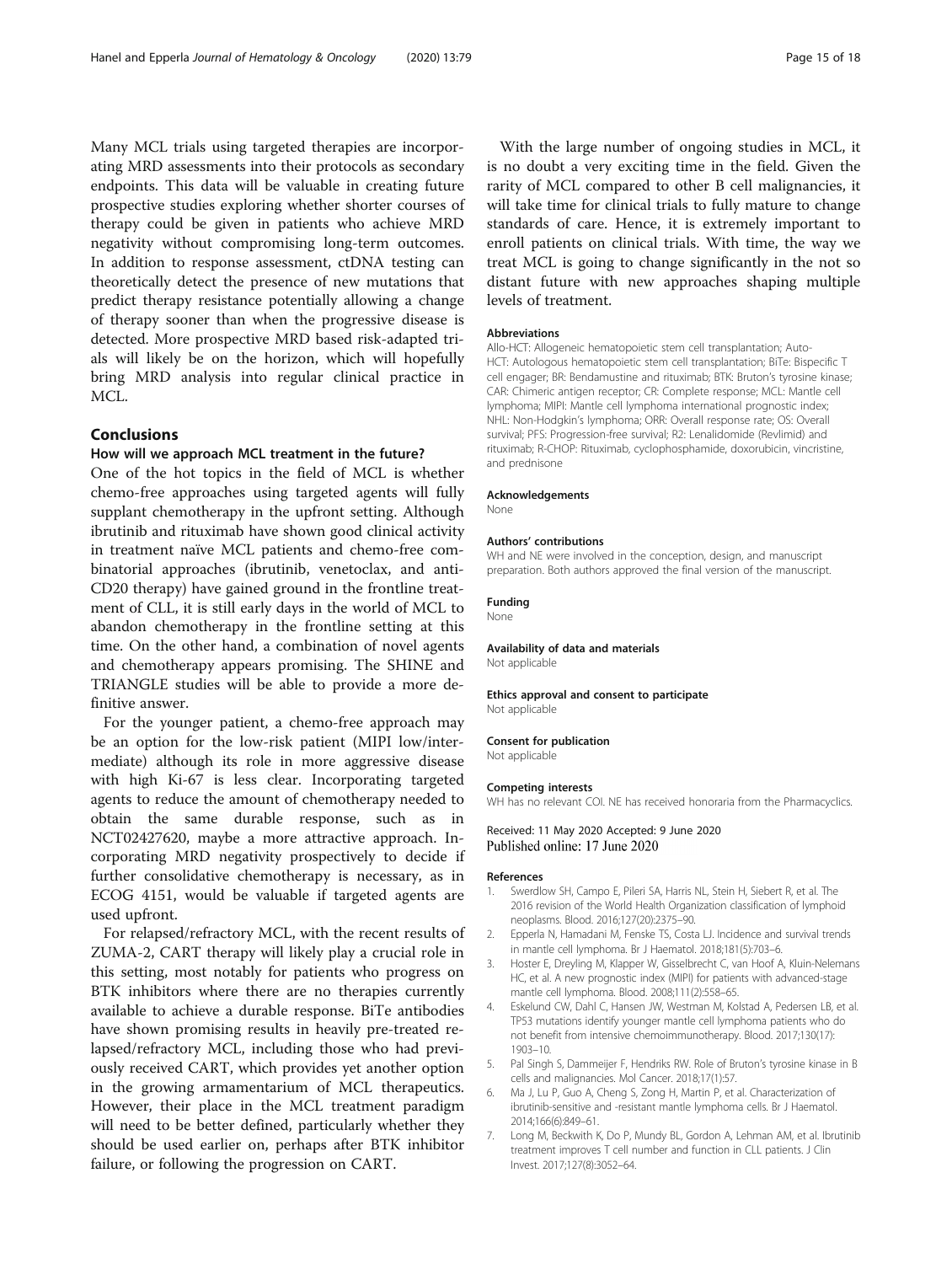- <span id="page-15-0"></span>8. Wang ML, Blum KA, Martin P, Goy A, Auer R, Kahl BS, et al. Long-term follow-up of MCL patients treated with single-agent ibrutinib: updated safety and efficacy results. Blood. 2015;126(6):739–45.
- 9. Wang M, Rule S, Martin P, Goy A, Auer R, Kahl BS, et al. Single-agent ibrutinib demonstrates safety and durability of response at 2 years follow-up in patients with relapsed or refractory mantle cell lymphoma: updated results of an international, multicenter, open-label phase 2 study. Blood. 2014;124(21):4453.
- 10. Dreyling M, Jurczak W, Jerkeman M, Silva RS, Rusconi C, Trneny M, et al. Ibrutinib versus temsirolimus in patients with relapsed or refractory mantlecell lymphoma: an international, randomised, open-label, phase 3 study. Lancet. 2016;387(10020):770–8.
- 11. Wang M, Rule S, Zinzani PL, Goy A, Casasnovas O, Smith SD, et al. Acalabrutinib in relapsed or refractory mantle cell lymphoma (ACE-LY-004): a single-arm, multicentre, phase 2 trial. Lancet. 2018;391(10121):659–67.
- 12. Wang M, Rule S, Zinzani PL, Goy A, Casasnovas O, Smith SD, et al. Durable response with single-agent acalabrutinib in patients with relapsed or refractory mantle cell lymphoma. Leukemia. 2019;33(11):2762–6.
- 13. Wang M, Rule S, Zinzani PL, Goy A, Casasnovas O, Smith SD, et al. Longterm follow-up of acalabrutinib monotherapy in patients with relapsed/ refractory mantle cell lymphoma. Blood. 2018;132(Supplement 1):2876.
- 14. Tam CS, Wang M, Simpson D, Opat S, Cull G, Munoz J, et al. Updated safety and activity of the investigational Bruton tyrosine kinase inhibitor zanubrutinib (BGB-3111) in patients with mantle cell lymphoma. Blood. 2018;132(Supplement 1):1592.
- 15. Song Y, Zhou K, Zou D, Zhou J, Hu J, Yang H, et al. Safety and Activity of the Investigational Bruton Tyrosine Kinase Inhibitor Zanubrutinib (BGB-3111) in patients with mantle cell lymphoma from a phase 2 trial. Blood. 2018; 132(Supplement 1):148.
- 16. Mato AR, Flinn IW, Pagel JM, Brown JR, Cheah CY, Coombs CC, et al. Results from a first-in-human, proof-of-concept phase 1 trial in pretreated B-cell malignancies for Loxo-305, a next-generation, highly selective, non-covalent BTK inhibitor. Blood. 2019;134(Supplement\_1):501.
- 17. Woyach J, Stephens DM, Flinn IW, Bhat SA, Savage RE, Chai F, et al. Final results of phase 1, dose escalation study evaluating ARQ 531 in patients with relapsed or refractory B-cell lymphoid malignancies. Blood. 2019; 134(Supplement\_1):4298.
- 18. Rule S, Dreyling M, Goy A, Hess G, Auer R, Kahl B, et al. Outcomes in 370 patients with mantle cell lymphoma treated with ibrutinib: a pooled analysis from three open-label studies. Br J Haematol. 2017;179(3):430–8.
- 19. Wu J, Zhang M, Liu D. Acalabrutinib (ACP-196): a selective secondgeneration BTK inhibitor. J Hematol Oncol. 2016;9:21.
- 20. Guo Y, Liu Y, Hu N, Yu D, Zhou C, Shi G, et al. Discovery of Zanubrutinib (BGB-3111), a Novel, potent, and selective covalent inhibitor of Bruton's tyrosine kinase. J Med Chem. 2019;62(17):7923–40.
- 21. Tam CS, Robak T, Ghia P, Kahl BS, Walker P, Janowski W, et al. Efficacy and safety of zanubrutinib in patients with treatment-naive chronic lymphocytic leukemia (CLL) or small lymphocytic lymphoma (SLL) with Del(17p): initial results from arm C of the sequoia (BGB-3111-304) trial. Blood. 2019; 134(Supplement\_1):499.
- 22. Tam COS, Zhu J, Cull G, Gottlieb D, Li J, Marlton P, Qiu L, Roberts A, Seymour J, Simpson D, Song Y, Yang H, Du C, Feng S, Ji M, Lin L, Novotny W, Wang A, Trotman J. Pooled analysis of safety data from monotherapy studies of the bruton tyrosine kinase (BTK) inhibitor, zanubrutinib (BGB-3111), in B-cell malignancies. Eur Hematol Assoc. 2018.
- 23. Martin P, Maddocks K, Leonard JP, Ruan J, Goy A, Wagner-Johnston N, et al. Postibrutinib outcomes in patients with mantle cell lymphoma. Blood. 2016; 127(12):1559–63.
- 24. Epperla N, Hamadani M, Cashen AF, Ahn KW, Oak E, Kanate AS, et al. Predictive factors and outcomes for ibrutinib therapy in relapsed/refractory mantle cell lymphoma-a "real world" study. Hematol Oncol. 2017;35(4):528–35.
- 25. Jain P, Kanagal-Shamanna R, Zhang S, Ahmed M, Ghorab A, Zhang L, et al. Longterm outcomes and mutation profiling of patients with mantle cell lymphoma (MCL) who discontinued ibrutinib. Br J Haematol. 2018;183(4):578–87.
- 26. Gomez EB, Isabel L, Rosendahal MS, Rothenberg SM, Andrews SW, Brandhuber BJ. Loxo-305, a highly selective and non-covalent next generation BTK inhibitor, inhibits diverse BTK C481 substitution mutations. Blood. 2019;134(Supplement\_1):4644.
- 27. Reiff SD, Mantel R, Smith LL, Greene JT, Muhowski EM, Fabian CA, et al. The BTK inhibitor ARQ 531 targets ibrutinib-resistant CLL and richter transformation. Cancer Discov. 2018;8(10):1300–15.
- 28. Deng C, Lee S, O'Connor OA. New strategies in the treatment of mantle cell lymphoma. Clin Cancer Res. 2012;18(13):3499–508.
- 29. Soncini D, Orecchioni S, Ruberti S, Minetto P, Martinuzzi C, Agnelli L, et al. The new small molecule tyrosine-kinase inhibitor ARQ531 targets acute myeloid leukemia cells by disrupting multiple tumor-addicted programs. Haematologica. 2019.
- 30. Davids MS, Roberts AW, Seymour JF, Pagel JM, Kahl BS, Wierda WG, et al. Phase I first-in-human study of venetoclax in patients with relapsed or refractory non-Hodgkin lymphoma. J Clin Oncol. 2017;35(8):826–33.
- 31. Khoury JD, Medeiros LJ, Rassidakis GZ, McDonnell TJ, Abruzzo LV, Lai R. Expression of Mcl-1 in mantle cell lymphoma is associated with high-grade morphology, a high proliferative state, and p53 overexpression. J Pathol. 2003;199(1):90–7.
- 32. Dengler MA, Teh CE, Thijssen R, Gangoda L, Lan P, Herold MJ, et al. Potent efficacy of MCL-1 inhibitor-based therapies in preclinical models of mantle cell lymphoma. Oncogene. 2020;39(9):2009–23.
- 33. Prukova D, Andera L, Nahacka Z, Karolova J, Svaton M, Klanova M, et al. Cotargeting of BCL2 with venetoclax and MCL1 with S63845 is synthetically lethal in vivo in relapsed mantle cell lymphoma. Clin Cancer Res. 2019; 25(14):4455–65.
- 34. Pham LV, Tamayo AT, Yoshimura LC, Lo P, Ford RJ. Inhibition of constitutive NF-kappa B activation in mantle cell lymphoma B cells leads to induction of cell cycle arrest and apoptosis. J Immunol. 2003;171(1):88–95.
- 35. Perez-Galan P, Roue G, Villamor N, Montserrat E, Campo E, Colomer D. The proteasome inhibitor bortezomib induces apoptosis in mantle-cell lymphoma through generation of ROS and Noxa activation independent of p53 status. Blood. 2006;107(1):257–64.
- 36. Fisher RI, Bernstein SH, Kahl BS, Djulbegovic B, Robertson MJ, de Vos S, et al. Multicenter phase II study of bortezomib in patients with relapsed or refractory mantle cell lymphoma. J Clin Oncol. 2006;24(30):4867–74.
- 37. Goy A, Bernstein SH, Kahl BS, Djulbegovic B, Robertson MJ, de Vos S, et al. Bortezomib in patients with relapsed or refractory mantle cell lymphoma: updated time-to-event analyses of the multicenter phase 2 PINNACLE study. Ann Oncol. 2009;20(3):520–5.
- 38. Zhang L, Pham LV, Newberry KJ, Ou Z, Liang R, Qian J, et al. In vitro and in vivo therapeutic efficacy of carfilzomib in mantle cell lymphoma: targeting the immunoproteasome. Mol Cancer Ther. 2013;12(11):2494–504.
- 39. Shah C, Bishnoi R, Jain A, Bejjanki H, Xiong S, Wang Y, et al. Cardiotoxicity associated with carfilzomib: systematic review and meta-analysis. Leuk Lymphoma. 2018;59(11):2557–69.
- 40. Lee HJ, Badillo M, Romaguera J, Wang M. A phase II study of carfilzomib in the treatment of relapsed/refractory mantle cell lymphoma. Br J Haematol. 2019;184(3):460–2.
- 41. Song K, Herzog BH, Sheng M, Fu J, McDaniel JM, Chen H, et al. Lenalidomide inhibits lymphangiogenesis in preclinical models of mantle cell lymphoma. Cancer Res. 2013;73(24):7254–64.
- 42. Reddy N, Hernandez-Ilizaliturri FJ, Deeb G, Roth M, Vaughn M, Knight J, et al. Immunomodulatory drugs stimulate natural killer-cell function, alter cytokine production by dendritic cells, and inhibit angiogenesis enhancing the anti-tumour activity of rituximab in vivo. Br J Haematol. 2008;140(1):36–45.
- 43. Zhang L, Qian Z, Cai Z, Sun L, Wang H, Bartlett JB, et al. Synergistic antitumor effects of lenalidomide and rituximab on mantle cell lymphoma in vitro and in vivo. Am J Hematol. 2009;84(9):553–9.
- 44. Petrakis G, Veloza L, Clot G, Gine E, Gonzalez-Farre B, Navarro A, et al. Increased tumour angiogenesis in SOX11-positive mantle cell lymphoma. Histopathology. 2019;75(5):704–14.
- 45. Habermann TM, Lossos IS, Justice G, Vose JM, Wiernik PH, McBride K, et al. Lenalidomide oral monotherapy produces a high response rate in patients with relapsed or refractory mantle cell lymphoma. Br J Haematol. 2009; 145(3):344–9.
- 46. Zinzani PL, Vose JM, Czuczman MS, Reeder CB, Haioun C, Polikoff J, et al. Long-term follow-up of lenalidomide in relapsed/refractory mantle cell lymphoma: subset analysis of the NHL-003 study. Ann Oncol. 2013;24(11): 2892–7.
- 47. Vose JM, Habermann TM, Czuczman MS, Zinzani PL, Reeder CB, Tuscano JM, et al. Single-agent lenalidomide is active in patients with relapsed or refractory aggressive non-Hodgkin lymphoma who received prior stem cell transplantation. Br J Haematol. 2013;162(5):639–47.
- 48. Goy A, Sinha R, Williams ME, Kalayoglu Besisik S, Drach J, Ramchandren R, et al. Single-agent lenalidomide in patients with mantle-cell lymphoma who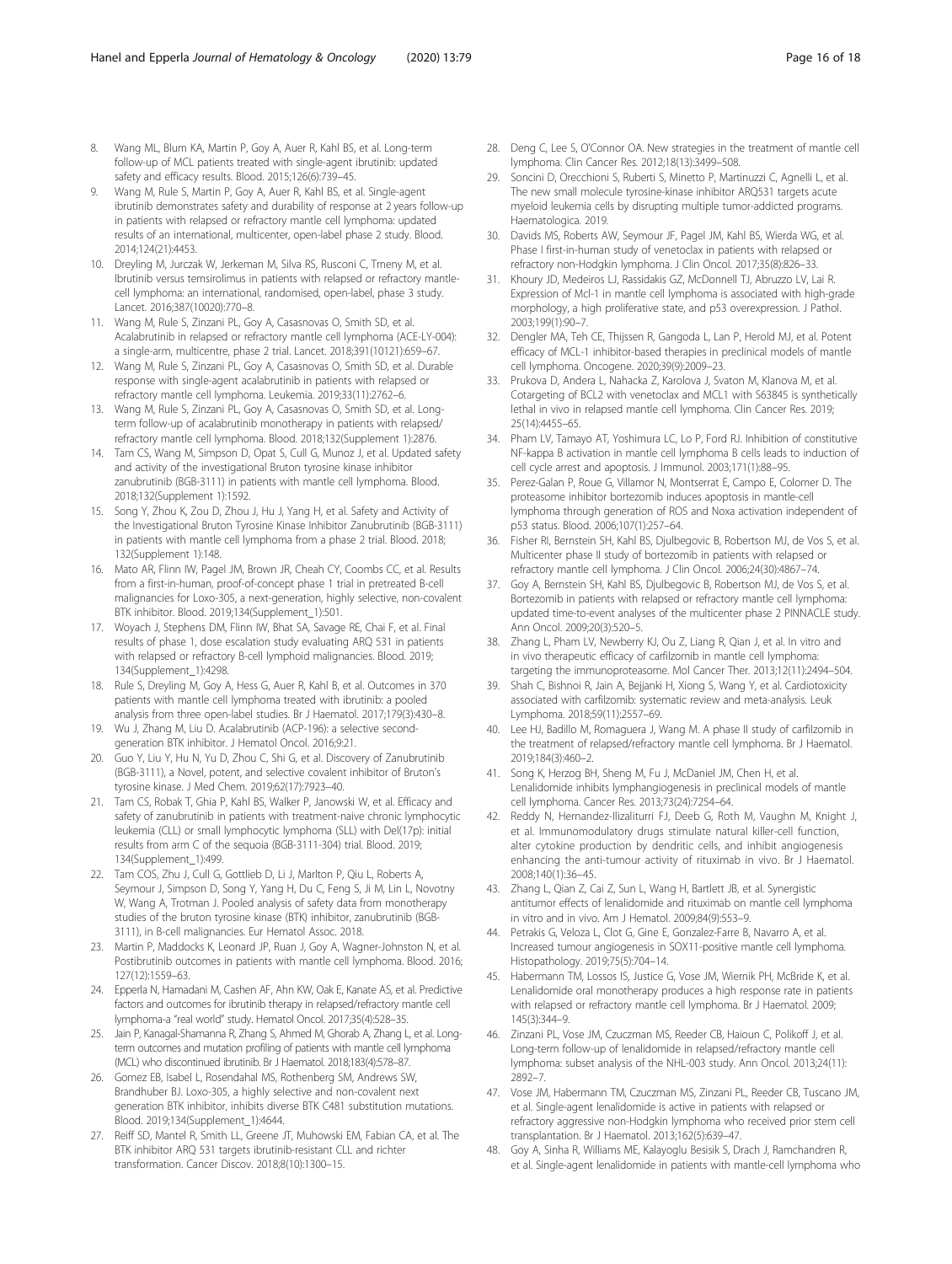<span id="page-16-0"></span>relapsed or progressed after or were refractory to bortezomib: phase II MCL-001 (EMERGE) study. J Clin Oncol. 2013;31(29):3688–95.

- 49. Trneny M, Lamy T, Walewski J, Belada D, Mayer J, Radford J, et al. Lenalidomide versus investigator's choice in relapsed or refractory mantle cell lymphoma (MCL-002; SPRINT): a phase 2, randomised, multicentre trial. Lancet Oncol. 2016;17(3):319–31.
- 50. Desai M, Newberry K, Ou Z, Wang M, Zhang L. Lenalidomide in relapsed or refractory mantle cell lymphoma: overview and perspective. Ther Adv Hematol. 2014;5(3):91–101.
- 51. Heinrich DA, Weinkauf M, Hutter G, Zimmermann Y, Jurinovic V, Hiddemann W, et al. Differential regulation patterns of the anti-CD20 antibodies obinutuzumab and rituximab in mantle cell lymphoma. Br J Haematol. 2015;168(4):606–10.
- 52. Morschhauser FA, Cartron G, Thieblemont C, Solal-Celigny P, Haioun C, Bouabdallah R, et al. Obinutuzumab (GA101) monotherapy in relapsed/ refractory diffuse large b-cell lymphoma or mantle-cell lymphoma: results from the phase II GAUGUIN study. J Clin Oncol. 2013;31(23):2912–9.
- 53. Klein U, Tu Y, Stolovitzky GA, Mattioli M, Cattoretti G, Husson H, et al. Gene expression profiling of B cell chronic lymphocytic leukemia reveals a homogeneous phenotype related to memory B cells. J Exp Med. 2001; 194(11):1625–38.
- 54. Rosenwald A, Alizadeh AA, Widhopf G, Simon R, Davis RE, Yu X, et al. Relation of gene expression phenotype to immunoglobulin mutation genotype in B cell chronic lymphocytic leukemia. J Exp Med. 2001;194(11):1639–47.
- 55. Barna G, Mihalik R, Timar B, Tombol J, Csende Z, Sebestyen A, et al. ROR1 expression is not a unique marker of CLL. Hematol Oncol. 2011;29(1):17–21.
- 56. Yu J, Chen L, Cui B, Widhopf GF 2nd, Shen Z, Wu R, et al. Wnt5a induces ROR1/ROR2 heterooligomerization to enhance leukemia chemotaxis and proliferation. J Clin Invest. 2016;126(2):585–98.
- 57. Yu J, Chen Y, Chen L, Zhang L, Rassenti LZ, Widhopf GF 2nd, et al. Cirmtuzumab inhibits ibrutinib-resistant, Wnt5a-induced Rac1 activation and proliferation in mantle cell lymphoma. Oncotarget. 2018;9(37):24731–6.
- 58. Choi MY, Widhopf GF 2nd, Ghia EM, Kidwell RL, Hasan MK, Yu J, et al. Phase I trial: cirmtuzumab inhibits ROR1 signaling and stemness signatures in patients with chronic lymphocytic leukemia. Cell Stem Cell. 2018;22(6):951–9 e3.
- 59. Pagel JM, Spurgeon SE, Byrd JC, Awan FT, Flinn IW, Lanasa MC, et al. Otlertuzumab (TRU-016), an anti-CD37 monospecific ADAPTIR() therapeutic protein, for relapsed or refractory NHL patients. Br J Haematol. 2015;168(1):38–45.
- 60. Alinari L, Mahoney E, Patton J, Zhang X, Huynh L, Earl CT, et al. FTY720 increases CD74 expression and sensitizes mantle cell lymphoma cells to milatuzumab-mediated cell death. Blood. 2011;118(26):6893–903.
- 61. Martin P, Furman RR, Rutherford S, Ruan J, Ely S, Greenberg J, et al. Phase I study of the anti-CD74 monoclonal antibody milatuzumab (hLL1) in patients with previously treated B-cell lymphomas. Leuk Lymphoma. 2015; 56(11):3065–70.
- 62. Okazaki M, Luo Y, Han T, Yoshida M, Seon BK. Three new monoclonal antibodies that define a unique antigen associated with prolymphocytic leukemia/non-Hodgkin's lymphoma and are effectively internalized after binding to the cell surface antigen. Blood. 1993;81(1):84–94.
- 63. Sehn LH, Herrera AF, Flowers CR, Kamdar MK, McMillan A, Hertzberg M, et al. Polatuzumab vedotin in relapsed or refractory diffuse large B-cell lymphoma. J Clin Oncol. 2020;38(2):155–65.
- 64. Thota S, Advani A. Inotuzumab ozogamicin in relapsed B-cell acute lymphoblastic leukemia. Eur J Haematol. 2017;98(5):425–34.
- 65. Dang NH, Ogura M, Castaigne S, Fayad LE, Jerkeman M, Radford J, et al. Randomized, phase 3 trial of inotuzumab ozogamicin plus rituximab versus chemotherapy plus rituximab for relapsed/refractory aggressive B-cell non-Hodgkin lymphoma. Br J Haematol. 2018;182(4):583–6.
- 66. Morschhauser F, Flinn IW, Advani R, Sehn LH, Diefenbach C, Kolibaba K, et al. Polatuzumab vedotin or pinatuzumab vedotin plus rituximab in patients with relapsed or refractory non-Hodgkin lymphoma: final results from a phase 2 randomised study (ROMULUS). Lancet Haematol. 2019;6(5): e254–e65.
- 67. Maclaren AP, Levin N, Lowman H. Abstract 835: TRPH-222, a novel anti-CD22 antibody drug conjugate (ADC), has significant anti-tumor activity in NHL xenografts and reduces B cells in monkeys. Cancer Res. 2018;78(13 Supplement):835.
- 68. Kahl BS, Hamadani M, Radford J, Carlo-Stella C, Caimi P, Reid E, et al. A phase I study of ADCT-402 (Loncastuximab Tesirine), a novel pyrrolobenzodiazepinebased antibody-drug conjugate, in relapsed/refractory B-cell non-Hodgkin lymphoma. Clin Cancer Res. 2019;25(23):6986–94.
- 69. Trneny M, Verhoef G, Dyer MJ, Ben Yehuda D, Patti C, Canales M, et al. A phase II multicenter study of the anti-CD19 antibody drug conjugate coltuximab ravtansine (SAR3419) in patients with relapsed or refractory diffuse large B-cell lymphoma previously treated with rituximab-based immunotherapy. Haematologica. 2018;103(8):1351–8.
- 70. Coiffier B, Thieblemont C, de Guibert S, Dupuis J, Ribrag V, Bouabdallah R, et al. A phase II, single-arm, multicentre study of coltuximab ravtansine (SAR3419) and rituximab in patients with relapsed or refractory diffuse large B-cell lymphoma. Br J Haematol. 2016;173(5):722–30.
- 71. Moskowitz CH, Fanale MA, Shah BD, Advani RH, Chen R, Kim S, et al. A phase 1 study of denintuzumab mafodotin (SGN-CD19A) in relapsed/ refactory B-lineage non-Hodgkin lymphoma. Blood. 2015;126(23):182.
- 72. Deckert J, Park PU, Chicklas S, Yi Y, Li M, Lai KC, et al. A novel anti-CD37 antibody-drug conjugate with multiple anti-tumor mechanisms for the treatment of B-cell malignancies. Blood. 2013;122(20):3500–10.
- 73. Stathis A, Flinn IW, Madan S, Maddocks K, Freedman A, Weitman S, et al. Safety, tolerability, and preliminary activity of IMGN529, a CD37-targeted antibody-drug conjugate, in patients with relapsed or refractory B-cell non-Hodgkin lymphoma: a dose-escalation, phase I study. Investig New Drugs. 2018;36(5):869–76.
- 74. Sawas A, Savage KJ, Perez R, Advani RH, Butturini A, Lackey J, et al. A phase 1 study of the anti-CD37 antibody-drug conjugate AGS67E in advanced lymphoid malignancies. Interim Results. Blood. 2015;126(23):3976.
- 75. Wang ML, Lee H, Chuang H, Wagner-Bartak N, Hagemeister F, Westin J, et al. Ibrutinib in combination with rituximab in relapsed or refractory mantle cell lymphoma: a single-centre, open-label, phase 2 trial. Lancet Oncol. 2016;17(1):48–56.
- 76. Tam CS, Anderson MA, Pott C, Agarwal R, Handunnetti S, Hicks RJ, et al. Ibrutinib plus venetoclax for the treatment of mantle-cell lymphoma. N Engl J Med. 2018;378(13):1211–23.
- 77. Handunnetti SM, Anderson MA, Burbury K, Hicks RJ, Birbirsa B, Bressel M, et al. Three year update of the phase II ABT-199 (venetoclax) and Ibrutinib in mantle cell lymphoma (AIM) study. Blood. 2019;134(Supplement\_1):756.
- 78. Le Gouill S, Morschhauser F, Bouabdallah K, Cartron G, Casasnovas R-O, Milpied N-J, et al. Ibrutinib plus obinutuzumab and venetoclax in relapsed/ refractory mantle cells lymphoma patients, results of the OASIS phase i clinical trial. Blood. 2018;132(Supplement 1):4158.
- 79. Wang M, Fayad L, Wagner-Bartak N, Zhang L, Hagemeister F, Neelapu SS, et al. Lenalidomide in combination with rituximab for patients with relapsed or refractory mantle-cell lymphoma: a phase 1/2 clinical trial. Lancet Oncol. 2012;13(7):716–23.
- 80. Chong EA, Ahmadi T, Aqui NA, Svoboda J, Nasta SD, Mato AR, et al. Combination of lenalidomide and rituximab overcomes rituximab resistance in patients with indolent B-cell and mantle cell lymphomas. Clin Cancer Res. 2015;21(8):1835–42.
- 81. Jerkeman M, Eskelund CW, Hutchings M, Raty R, Wader KF, Laurell A, et al. Ibrutinib, lenalidomide, and rituximab in relapsed or refractory mantle cell lymphoma (PHILEMON): a multicentre, open-label, single-arm, phase 2 trial. Lancet Haematol. 2018;5(3):e109–e16.
- 82. Martin P, Bartlett NL, Blum KA, Park S, Maddocks K, Ruan J, et al. A phase 1 trial of ibrutinib plus palbociclib in previously treated mantle cell lymphoma. Blood. 2019;133(11):1201–4.
- 83. Zhao X, Bodo J, Sun D, Durkin L, Lin J, Smith MR, et al. Combination of ibrutinib with ABT-199: synergistic effects on proliferation inhibition and apoptosis in mantle cell lymphoma cells through perturbation of BTK, AKT and BCL2 pathways. Br J Haematol. 2015;168(5):765–8.
- 84. Chiron D, Bellanger C, Papin A, Tessoulin B, Dousset C, Maiga S, et al. Rational targeted therapies to overcome microenvironment-dependent expansion of mantle cell lymphoma. Blood. 2016;128(24):2808–18.
- 85. Le Gouill S, Morschhauser F, Bouabdallah K, Cartron G, Casasnovas O, Gastinne T, et al. Ibrutinib, venetoclax plus obinutuzumab in newly diagnosed mantle cell lymphoma patients. Blood. 2019;134(Supplement\_1):1530.
- 86. McCulloch R, Visco C, Eyre TA, Frewin R, Phillips N, Tucker DL, et al. Efficacy of R-BAC in relapsed, refractory mantle cell lymphoma post BTK inhibitor therapy. Br J Haematol. 2020.
- 87. Lee C, Huang X, Di Liberto M, Martin P, Chen-Kiang S. Targeting CDK4/6 in mantle cell lymphoma. Ann Lymphoma. 2020;4.
- 88. Leonard JP, LaCasce AS, Smith MR, Noy A, Chirieac LR, Rodig SJ, et al. Selective CDK4/6 inhibition with tumor responses by PD0332991 in patients with mantle cell lymphoma. Blood. 2012;119(20):4597–607.
- 89. Chiron D, Martin P, Di Liberto M, Huang X, Ely S, Lannutti BJ, et al. Induction of prolonged early G1 arrest by CDK4/CDK6 inhibition reprograms